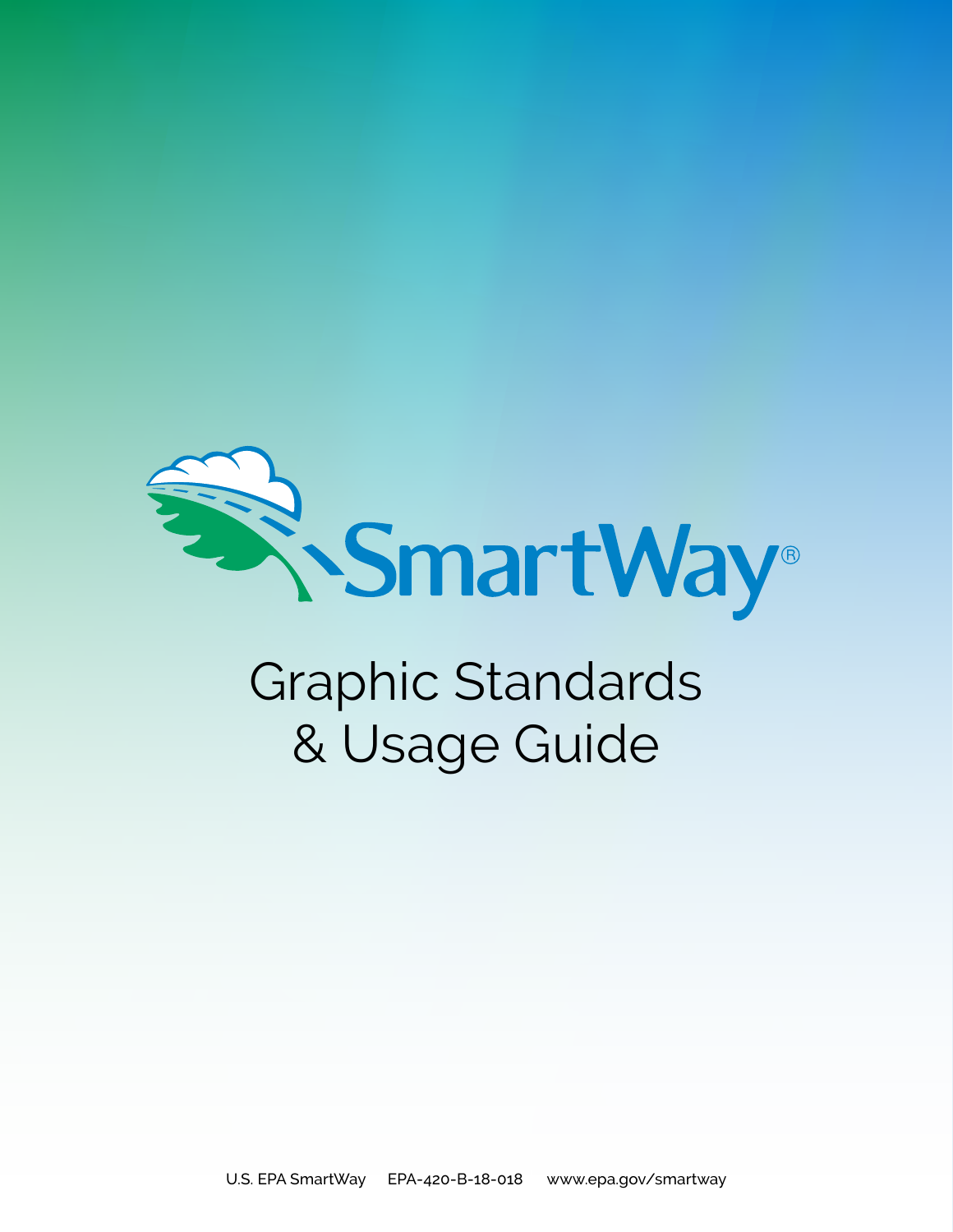## **Table of Contents**

**Page** 

| <b>Core Identity Elements</b>                                            |                |
|--------------------------------------------------------------------------|----------------|
| <b>SmartWay Brand Positioning Statement</b>                              | 3              |
| <b>SmartWay Brand Attributes</b>                                         | $\overline{a}$ |
| SmartWay Brand Marks/Logos                                               | 5              |
| SmartWay Marks/Logos                                                     | 6              |
| Application of the SmartWay Marks/Logos                                  | 9              |
| <b>SmartWay Brand Mark/Logo</b>                                          |                |
| <b>SmartWay Partner Logo</b>                                             |                |
| SmartWay Partner Logo                                                    | 10             |
| Application of the SmartWay Transport Partner Logo                       | $\mathbf{H}$   |
| Package Labeling with the SmartWay Transport Partner Logo                | 12             |
| <b>SmartWay Affiliate Logo</b>                                           |                |
| SmartWay Affiliate Brand Mark/Logo                                       | 13             |
| Use of the SmartWay Brand Logos by Eligible Affiliates                   | 4              |
| Application of the SmartWay Brand Logo                                   | 15             |
| <b>Conditions for Logo Use (Partner &amp; Affiliate Logos)</b>           | 16             |
| Logo Use Policy for Manufacturers of SmartWay Verified Technologies      | 17             |
| <b>SmartWay Tractor and Trailer Marks/Logos</b>                          |                |
| SmartWay Tractor and Trailer Marks/Logos                                 | 18             |
| Application of the SmartWay Tractor and Trailer Logos                    | 19             |
| Conditions for Use of the SmartWay Tractor and Trailer Logos by Partners | 20             |
| <b>Color Specifications for All SmartWay Marks/Logos</b>                 | 21             |
| <b>Written Communication Guidelines</b>                                  |                |
| Promotion of All SmartWay Marks/Logos                                    | 22             |
| Typography for All SmartWay Marks/Logos                                  | 28             |
| <b>Common Communication Guidelines</b>                                   |                |
| <b>Collateral Use</b>                                                    | 29             |
| <b>Broadcast and Web Use</b>                                             | 30             |
| <b>Promotional Items and Apparel</b>                                     | 31             |
| Mark Signature Page for Partners, Affiliates and Supporters              | 32             |
| Mark Signature Page for Tractors and Trailers                            | 33             |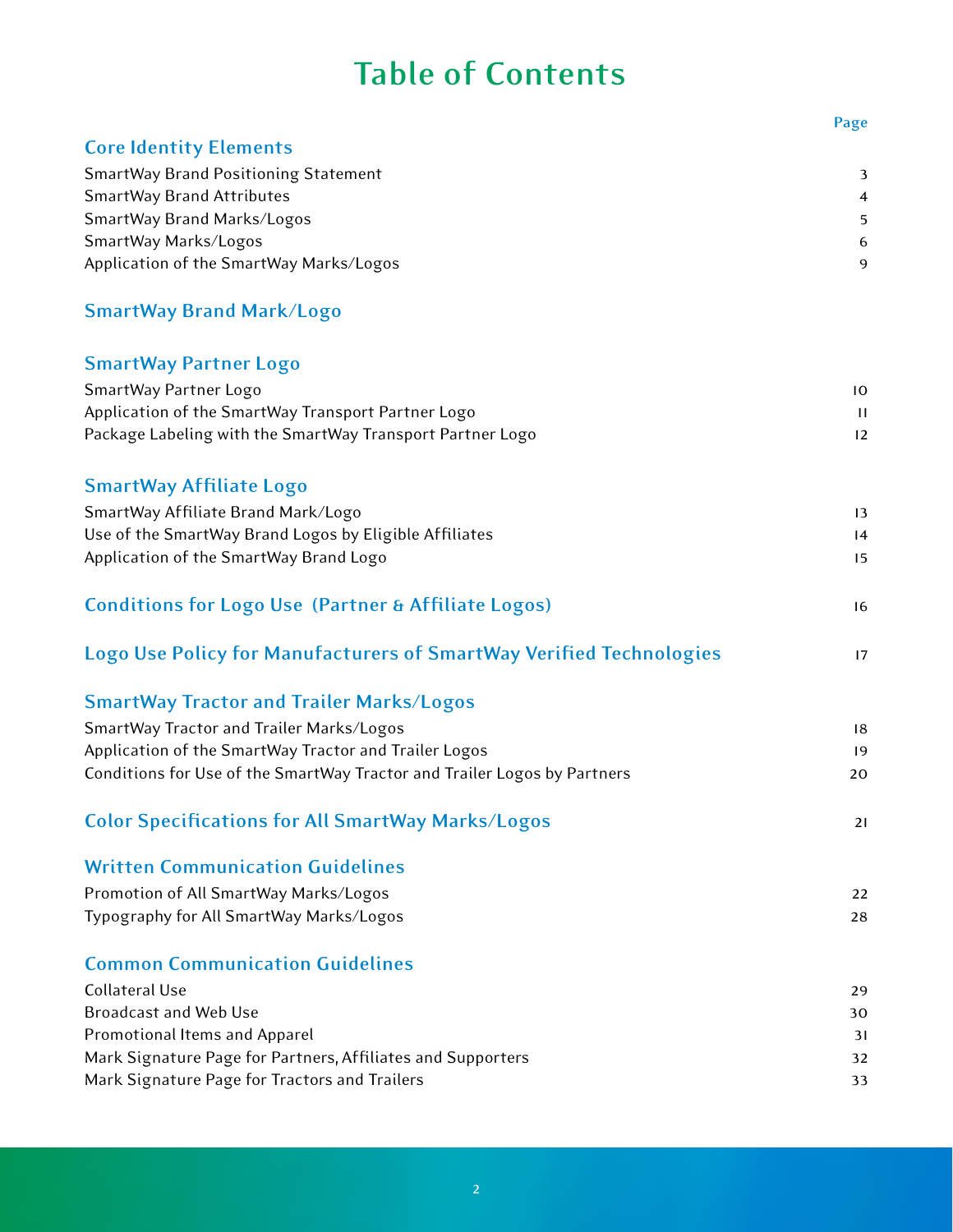# <span id="page-2-0"></span>**Graphic Standards and Usage Guidelines Core Identity Elements**

### **SmartWay Brand Positioning Statement**

The U.S. Environmental Protection Agency's (EPA) SmartWay® brand represents cleaner and more efficient transportation options that reduce greenhouse gases and improve air quality.



 The SmartWay brand is represented by the SmartWay logo.

 The logo is defned by the road, cloud, leaf, and the word SmartWay. There are several variations of the logo called SmartWay Marks that defne individual programs, Partners and products within SmartWay.

In its simplest form, the SmartWay logo identifies companies, organizations, services and products that are In its simplest form, the SmartWay logo identifies companies, organizations, services and products that are<br>reducing transportation-related emissions. However, the impact of the logo and the brand is much greater, as the SmartWay brand signifes a partnership among government, business and consumers to protect our environment and improve our air quality for future generations.

### **All EPA transportation programs bearing the SmartWay logo must have:**

- $\bullet$  Significant, measurable air quality and/or greenhouse gas improvements while maintaining or improving current levels of other emissions and/or pollutants
- $\bullet$  A proven mechanism to quantify benefits
- **A** verifiable reporting mechanism
- **A** written, partnership-type agreement
- $\bullet$  An education requirement that connects the brand with its environmental benefits

EPA believes the quality of the environment is everyone's responsibility; therefore, SmartWay is positioned as<br>a personal choice that can make a difference for the environment. The SmartWay tagline, "Getting There With<br>Cle a personal choice that can make a difference for the environment. The SmartWay tagline, "Getting There With Cleaner Air," summarizes the goals of the brand.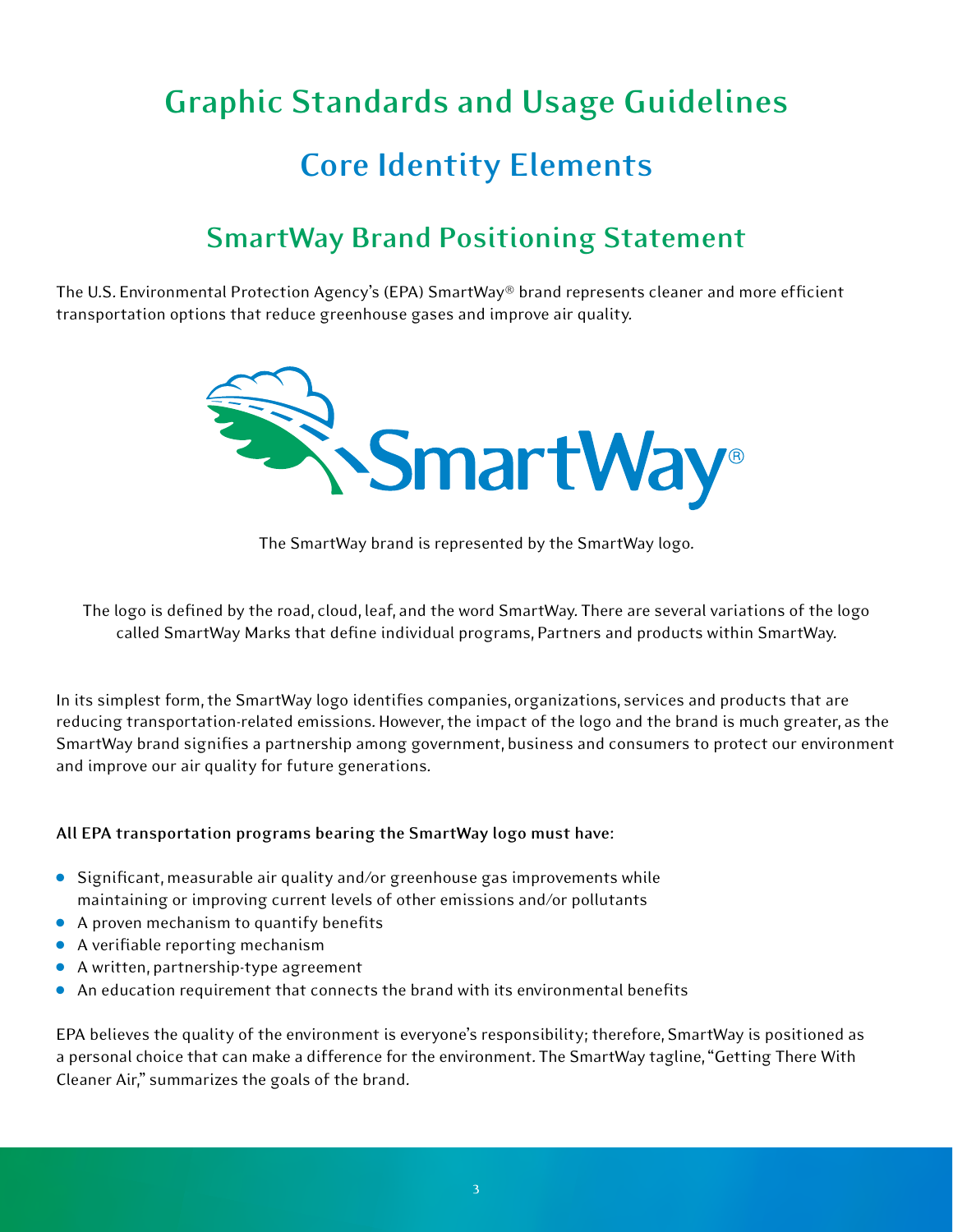### **SmartWay Brand Attributes**

<span id="page-3-0"></span>Five key attributes define the character of the SmartWay® brand, which are derived from the positioning statement,<br>described on the previous page. These characteristics are the basis of EPA's voluntary Transport Partnershi described on the previous page. These characteristics are the basis of EPA's voluntary Transport Partnership brand and are incorporated into each of the voluntary programs that use the SmartWay brand.



EPA's Office of Transportation and Air Quality (OTAQ) protects public health and the environment by controlling air pollution from motor vehicles, engines and the fuels used to operate them, and by encouraging transportation choices that minimize emissions.

Cars, trucks, buses and other mobile sources burn fuel and emit pollutants that contribute to smog, respiratory and climate change. EPA's SmartWay® brand defines voluntary programs in the transportation sector that reduce harmful emissions of carbon dioxide and criteria pollutants, improve fuel efficiency, and ensure a cleaner environment for all Americans. Cars, trucks, buses and other mobile sources burn fuel and emit pollutants that contribute to smog, respiratory<br>illnesses and climate change. EPA's SmartWay® brand defines voluntary programs in the transportation sector<br>th

### **The Transportation Focus**

SmartWay is one of EPA's clean-air programs that uses market driven, rather than regulatory, methods to achieve<br>air quality benefits. SmartWay's focus is in the transportation sector, and encompasses products and services<br> air quality benefits. SmartWay's focus is in the transportation sector, and encompasses products and services associated with improved fuel efficiency.



The SmartWay brand identifies products and services that are cleaner and more efficient and, therefore, reduce<br>air pollution and consume less fuel. The brand demonstrates personal and rational benefits, including cleaner a air pollution and consume less fuel. The brand demonstrates personal and rational benefits, including cleaner air, a better environment, improved health, and cost savings.



The SmartWay logo is a symbol of excellence for cleaner and more efficient transportation options. SmartWay only products and services that meet superior environmental performance characteristics. Whether in the form of more fuel-efficient delivery of goods across the country or cleaner passenger vehicles, SmartWay represents excellence in voluntary initiatives that reduce emissions. The SmartWay logo is a symbol of excellence for cleaner and more efficient transportation options. SmartWay<br>distinguishes only products and services that meet superior environmental performance characteristics. Whether<br>in



As an EPA initiative, SmartWay represents a credible source for information about cleaner and more efficient<br>transportation options.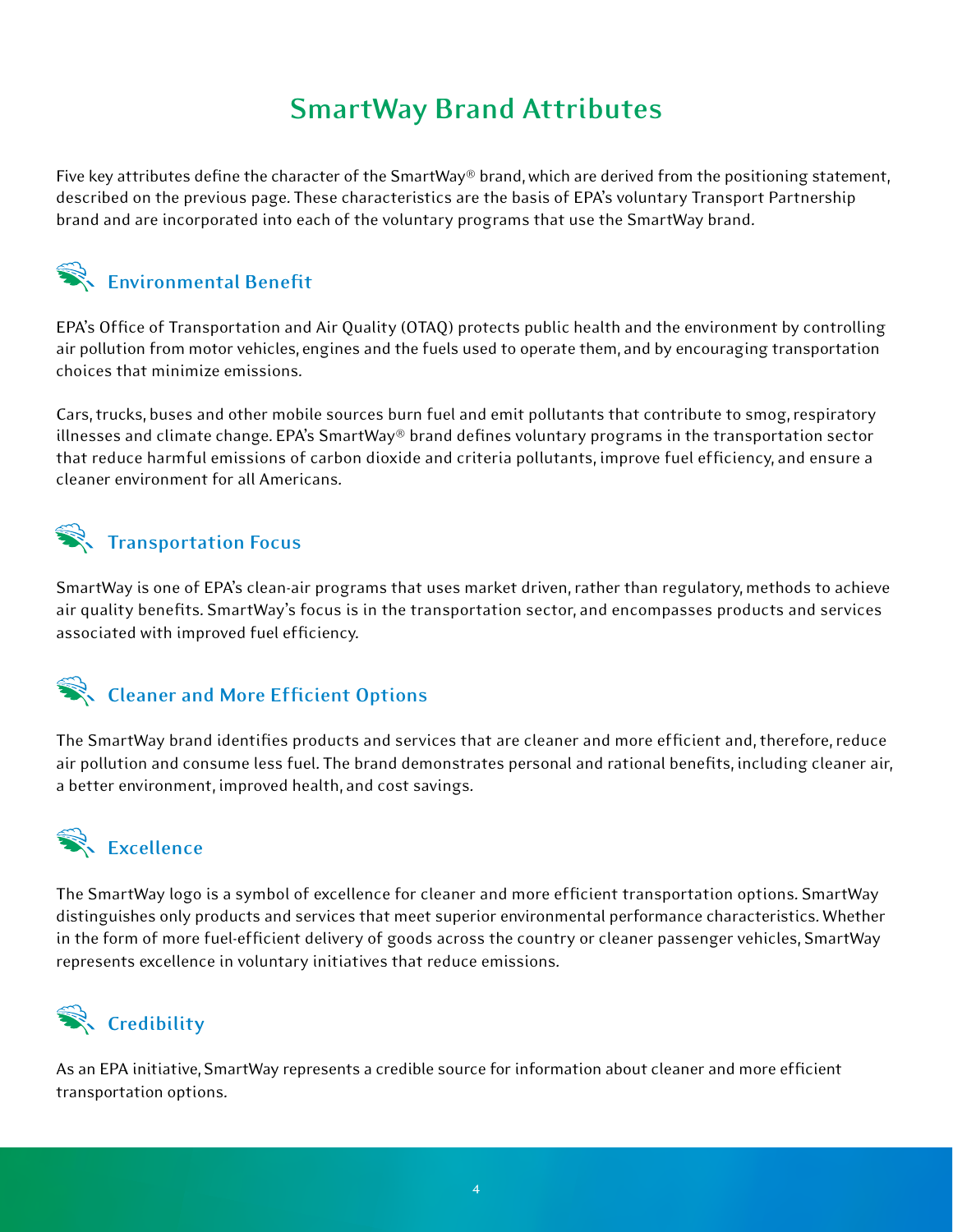### **SmartWay Brand Marks/Logos**

<span id="page-4-0"></span>

 The SmartWay brand is owned by EPA. The brand is identifed by the SmartWay mark or logo: the SmartWay name and graphic (road, cloud, and leaf image). This logo is associated with various SmartWay programs and/or specific Partner designations and is included in several SmartWay marks.

 The words mark and logo are used interchangeably throughout this guideline document.

The logo is SmartWay's signature and is included in various marks for use by EPA SmartWay Partners. There<br>are currently three types of marks for SmartWay: 1) the brand marks; 2) the SmartWay Partner mark; and 3) the<br>Certif are currently three types of marks for SmartWay: 1) the brand marks; 2) the SmartWay Partner mark; and 3) the Certification mark for passenger cars and the Designated mark for heavy-duty applications.

 See pages 6 – 9 for brief descriptions of and uses for the various SmartWay marks.

Approved logo files are obtained by contacting EPA at **[smartway\\_transport@epa.gov](mailto:smartway_transport@epa.gov).** 

 Partners in Good Standing may download the digital fles for the Partner logo from the SmartWay Partner Portal.

 The SmartWay Designated Tractor and Trailer marks may only be used after obtaining written EPA approval.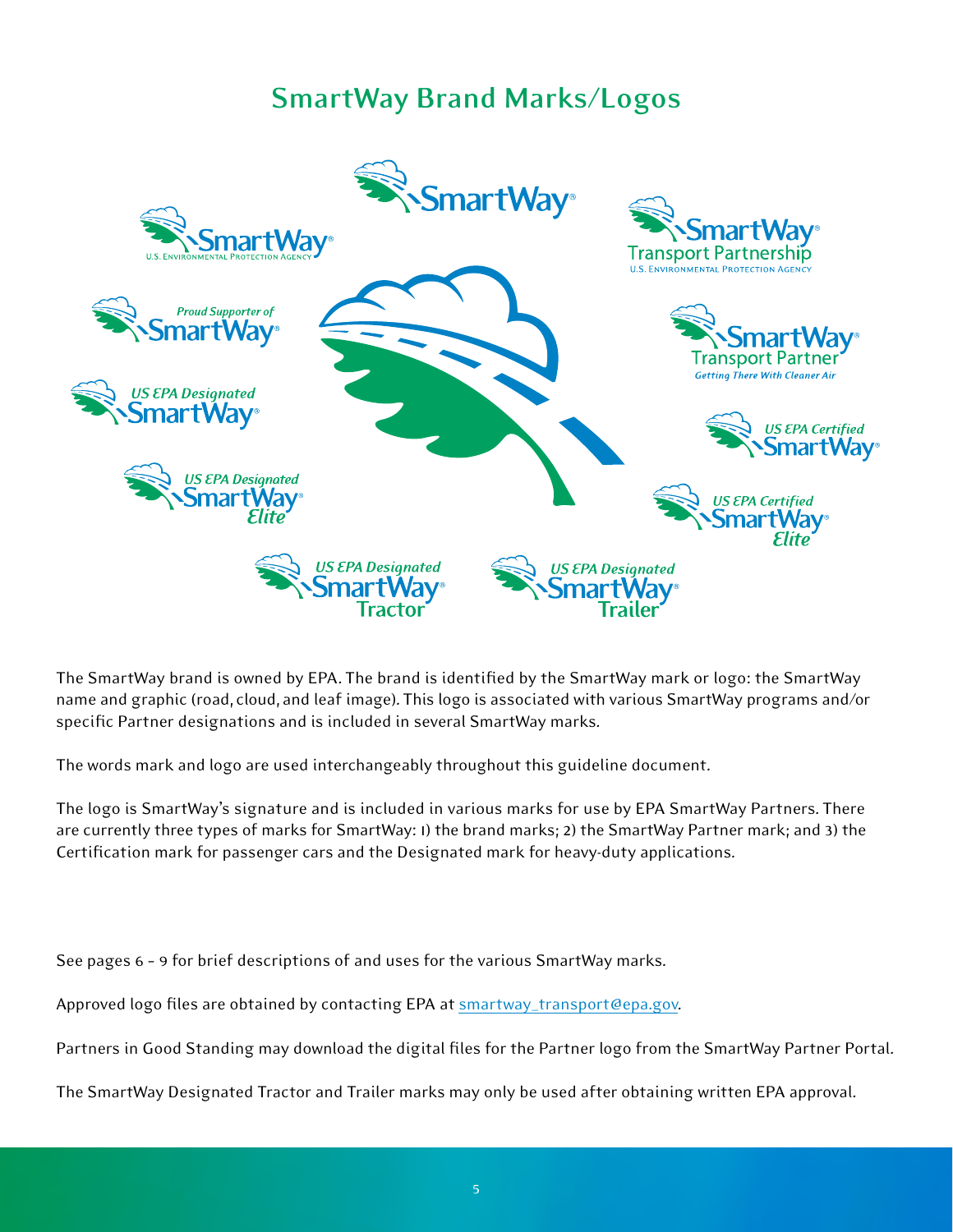## **SmartWay Marks/Logos**

<span id="page-5-0"></span>

| <b>Brand Marks/Logos</b>               |                        |                                                                                                                                                                                                                                                                                      |                           |
|----------------------------------------|------------------------|--------------------------------------------------------------------------------------------------------------------------------------------------------------------------------------------------------------------------------------------------------------------------------------|---------------------------|
| <b>Logo Name</b>                       | <b>Primary User</b>    | <b>Logo Description Of Use</b>                                                                                                                                                                                                                                                       | Logo Image                |
| SmartWay Brand<br>Logo Graphic         | U.S. EPA               | This is the representative logo<br>graphic of the SmartWay program.<br>This umbrella mark signifies<br>SmartWay's brand message of cleaner<br>and more efficient transportation<br>options that increase fuel efficiency<br>and reduce greenhouse gases and<br>other air pollutants. |                           |
| SmartWay Transport<br>Partnership Logo | U.S. EPA<br>Media      | This mark is for promoting the<br>SmartWay Transport Partnership<br>and educating others regarding<br>the program benefits.                                                                                                                                                          | <b>Transport Partner</b>  |
| SmartWay Logo for<br><b>Affiliates</b> | SmartWay<br>Affiliates | This mark is for use by SmartWay<br>Affiliates to promote the SmartWay<br>Transport Partnership and educate<br>their members regarding the program<br>benefits.                                                                                                                      | <b>Proud Supporter of</b> |

| <b>SmartWay Partner Mark/Logo</b>  |                          |                                                                                                                                                                                                                           |                                                                                            |
|------------------------------------|--------------------------|---------------------------------------------------------------------------------------------------------------------------------------------------------------------------------------------------------------------------|--------------------------------------------------------------------------------------------|
| <b>Logo Name</b>                   | <b>Primary User</b>      | <b>Logo Description Of Use</b>                                                                                                                                                                                            | Logo Image                                                                                 |
| SmartWay Transport<br>Partner Logo | <b>SmartWay Partners</b> | This mark symbolizes<br>membership in the SmartWay<br>Transport Partnership for the<br>following company types: shippers<br>(retailers and manufacturers),<br>transportation logistics providers<br>and freight carriers. | <b>SmartWay</b> <sup>®</sup><br>Transport Partner<br><b>Getting There With Cleaner Air</b> |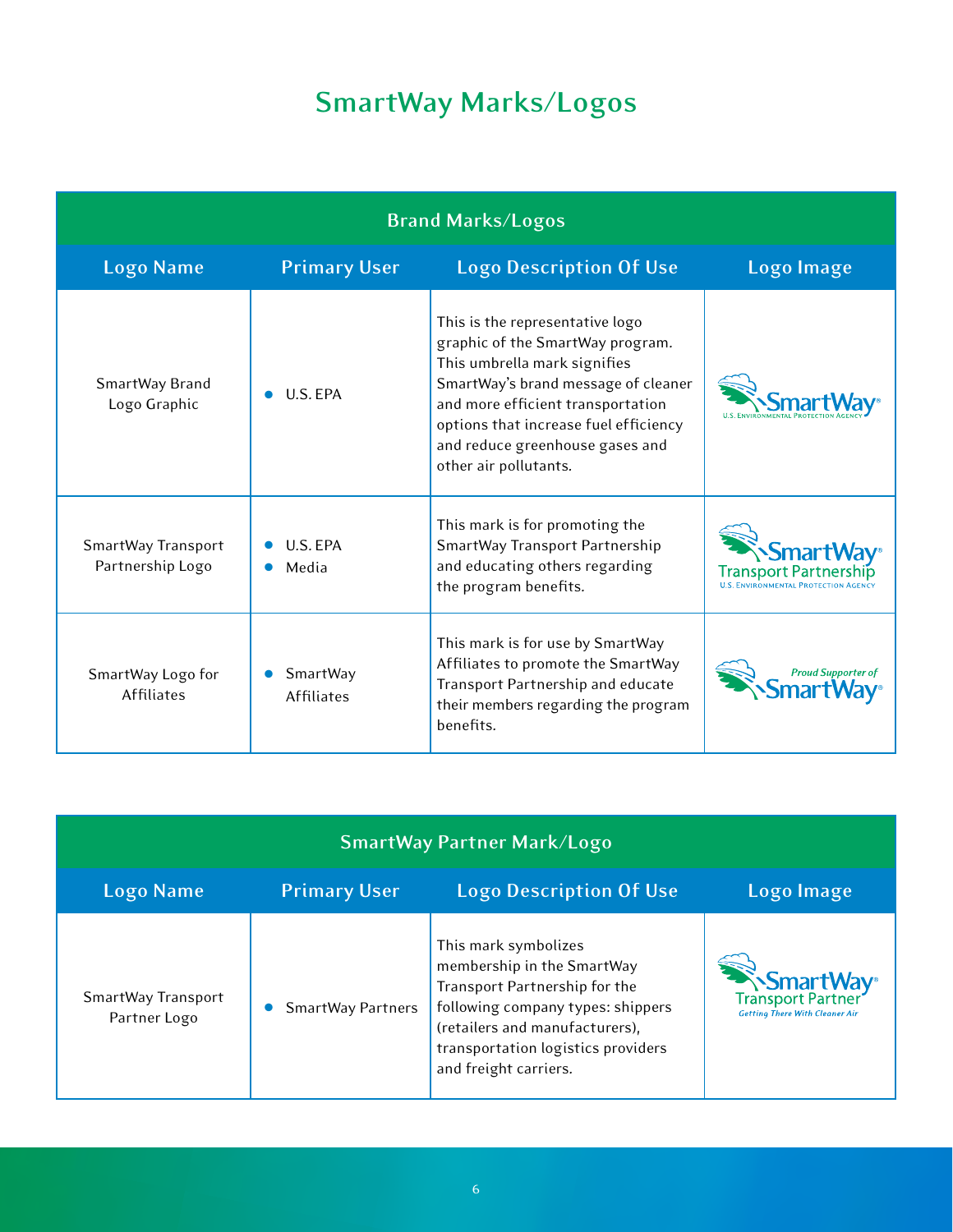## **SmartWay Marks/Logos**

| <b>Certification Mark/Logo</b><br>(passenger cars and light trucks) |                                                                                                                                                                              |                                                                                                                                                                                                                                                                                                                                                      |                                   |
|---------------------------------------------------------------------|------------------------------------------------------------------------------------------------------------------------------------------------------------------------------|------------------------------------------------------------------------------------------------------------------------------------------------------------------------------------------------------------------------------------------------------------------------------------------------------------------------------------------------------|-----------------------------------|
| <b>Logo Name</b>                                                    | <b>Primary User</b>                                                                                                                                                          | <b>Logo Description Of Use</b>                                                                                                                                                                                                                                                                                                                       | Logo Image                        |
| SmartWay<br>Certification Logo                                      | Entities that manufacture<br>or sell SmartWay Certified<br>light-duty vehicles:<br>vehicle manufacturers<br>companies<br>municipalities<br>nonprofits<br>Media               | This logo is for promoting light-<br>duty vehicles that meet the<br>SmartWay criteria for air<br>pollutant and greenhouse gas<br>emissions.<br>This logo may also serve as a<br>promotional label for qualified<br>light-duty vehicles.                                                                                                              | <b>US EPA Certified</b><br>Smart\ |
| SmartWay Elite<br>Certification Logo                                | Entities that manufacture<br>or sell SmartWay Elite<br>Certified light-duty<br>vehicles:<br>vehicle manufacturers<br>companies<br>۰<br>municipalities<br>nonprofits<br>Media | This logo is for promoting light-<br>duty vehicles that meet the<br>SmartWay Elite criteria for air<br>pollutant and greenhouse gas<br>emissions.<br>The SmartWay Elite criteria are<br>more stringent than the standard<br>certification logo criteria.<br>This logo may also serve as a<br>promotional label for qualified<br>light-duty vehicles. | <b>US EPA Certified</b>           |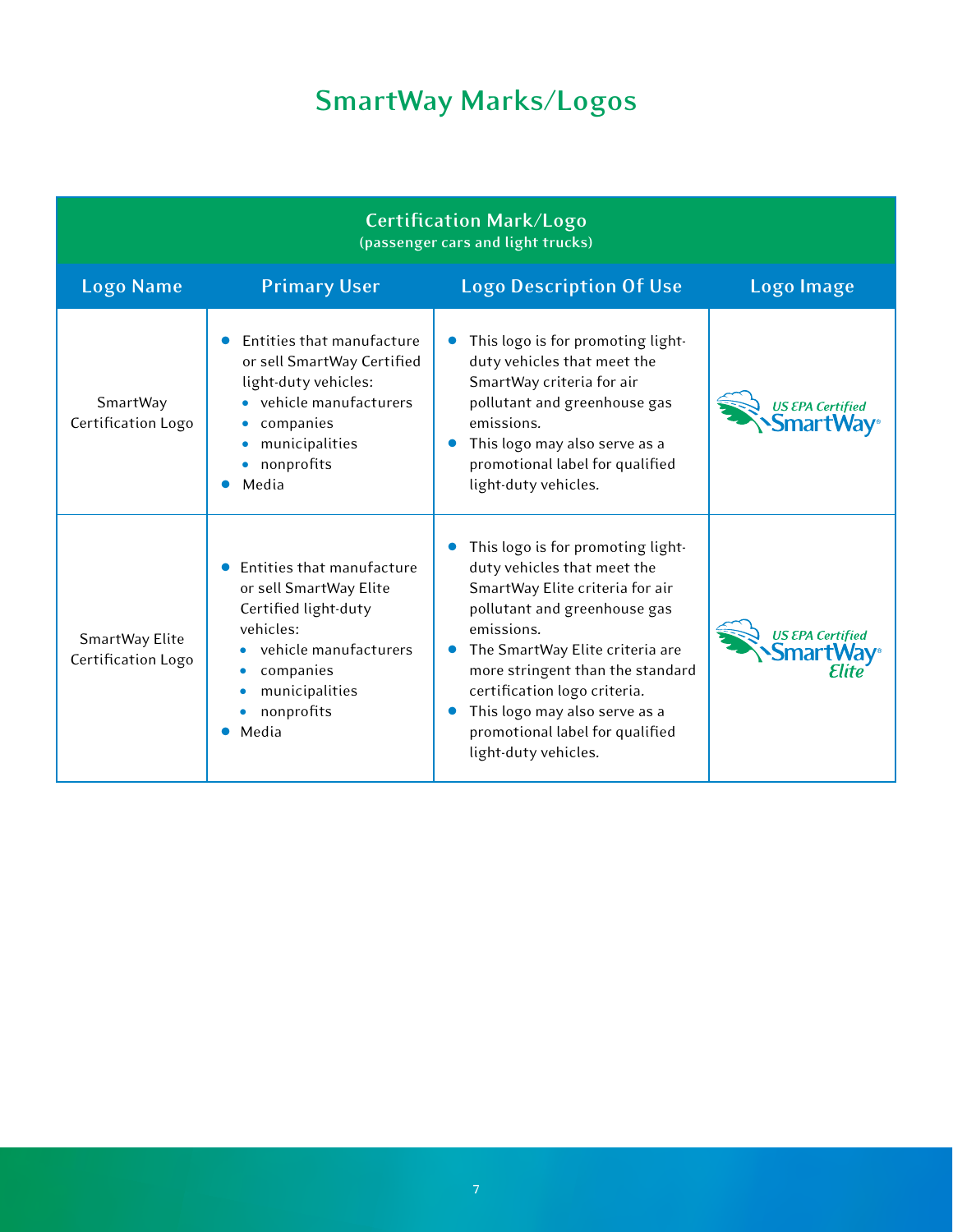## **SmartWay Marks/Logos**

| Designated Mark/Logo<br>(heavy-duty vehicles and equipment) |                                                                                                                                                            |                                                                                                                                                                                                                                                                                                                                                                         |                                                        |
|-------------------------------------------------------------|------------------------------------------------------------------------------------------------------------------------------------------------------------|-------------------------------------------------------------------------------------------------------------------------------------------------------------------------------------------------------------------------------------------------------------------------------------------------------------------------------------------------------------------------|--------------------------------------------------------|
| Logo Name                                                   | <b>Primary User</b>                                                                                                                                        | Logo Description Of Use                                                                                                                                                                                                                                                                                                                                                 | Logo Image                                             |
| SmartWay<br>Designated Logo                                 | Manufacturers of<br>heavy-duty, long-haul<br>tractors and trailers                                                                                         | This logo serves as an interior label<br>for heavy-duty, long-haul tractors<br>and trailers that meet the<br>SmartWay technical specifications<br>and requirements.                                                                                                                                                                                                     | <b>US EPA Designated</b><br>Smart                      |
| SmartWay<br>Tractor Logo                                    | SmartWay Partners<br>$\bullet$<br>Other companies/<br>fleet which own/<br>operate eligible<br>tractors which meet<br>the SmartWay<br>specifications        | This logo is a promotional label for<br>$\bullet$<br>Partners' heavy-duty sleeper cab<br>tractors that meet the SmartWay<br>technical specifications and<br>requirements.                                                                                                                                                                                               | <b>US EPA Designated</b><br><b>SmartWay</b><br>Tractor |
| SmartWay<br><b>Trailer Logo</b>                             | <b>SmartWay Partners</b><br>Other companies/<br>$\bullet$<br>fleet which own/<br>operate eligible<br>trailers which meet<br>the SmartWay<br>specifications | This logo is a promotional label for<br>$\bullet$<br>Partners' trailers that meet the<br>SmartWay technical specifications<br>and requirements.                                                                                                                                                                                                                         | <b>US EPA Designated</b><br><b>SmartV</b>              |
| SmartWay<br>Designated Elite<br>Logo                        | Manufacturers of<br>heavy-duty trailers<br><b>SmartWay Partners</b>                                                                                        | This logo serves as both an interior<br>label (for manufacturers) and<br>promotional label for heavy-duty<br>trailers (fleet owners and<br>operators) that meet the SmartWay<br>Designated Elite technical<br>specifications and requirements.<br>The SmartWay Elite criteria are<br>$\bullet$<br>more stringent than the standard<br>Designated trailer logo criteria. | <b>US EPA Designated</b><br><b>5mart</b>               |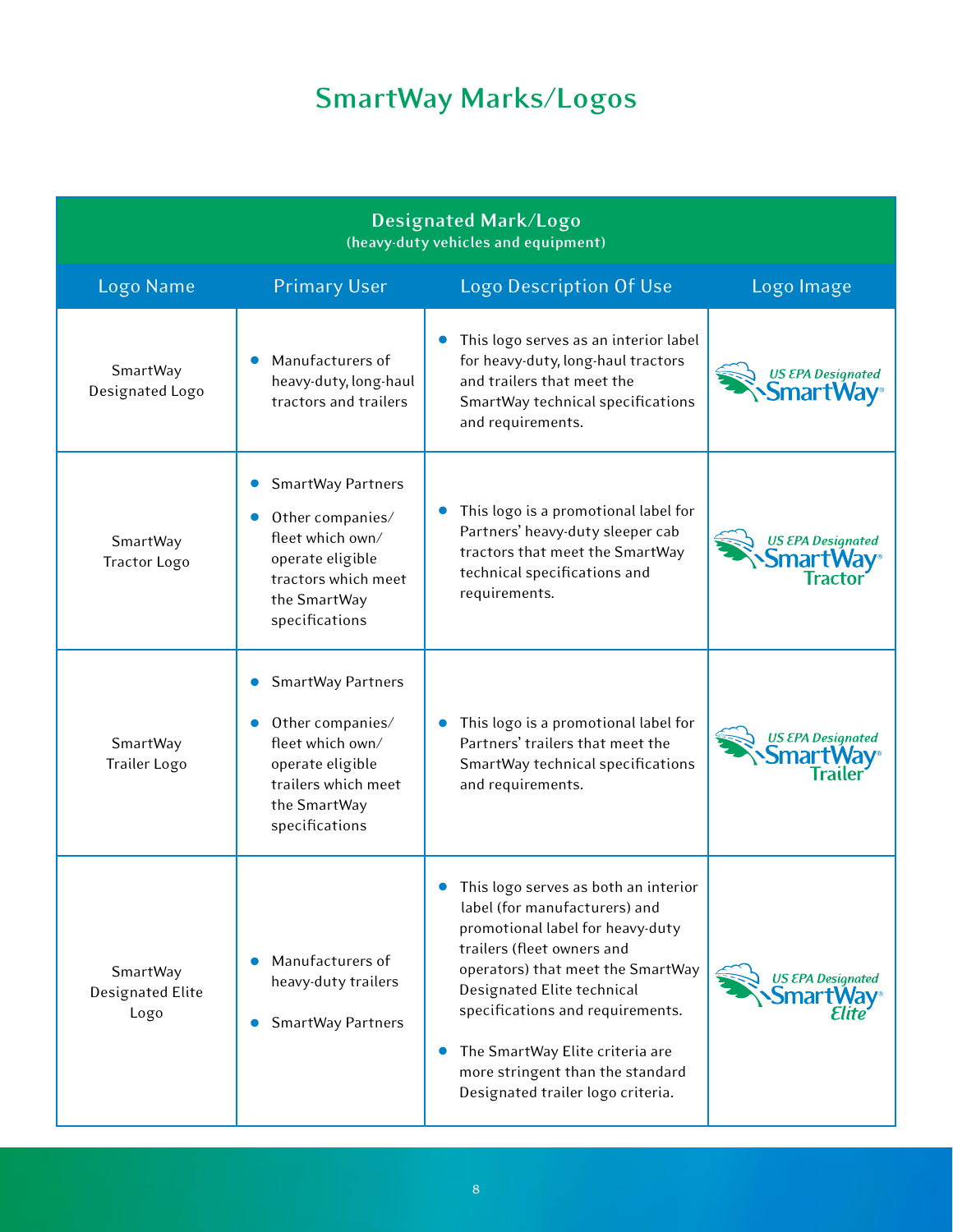<span id="page-8-0"></span>

### **Application of the SmartWay Marks/Logos**

 The U.S. EPA and other organizations using the SmartWay logos must abide by the following general guidelines:

- $\bullet$  The SmartWay® name, logo and marks may never be used in any manner that would imply EPA endorsement of a company, its products or its services. Neither the SmartWay logos nor the SmartWay name may be used in any other company name, product name, service name, domain name or web site title.
- **The logos may not be altered, cut apart, separated or otherwise distorted in perspective or appearance.**
- **The logos may never be used in a manner that would disparage SmartWay, EPA or any other government body.**
- **•** Partners and other authorized organizations are responsible for their own use of the SmartWay logos, as well as use by their representatives, such as ad agencies and public relations frms.
- <sup>l</sup>EPA actively monitors proper use of the SmartWay name and logos. When necessary, SmartWay will initiate a course of action for addressing logo violations, which could eventually result in termination of participation in SmartWay and/or legal action.
- **•** Approved logo files (Partner logo, Affiliate logo) can be obtained by contacting EPA SmartWay.
- **SmartWay Tractor and Trailer logo files may be used after review and approval from EPA SmartWay.**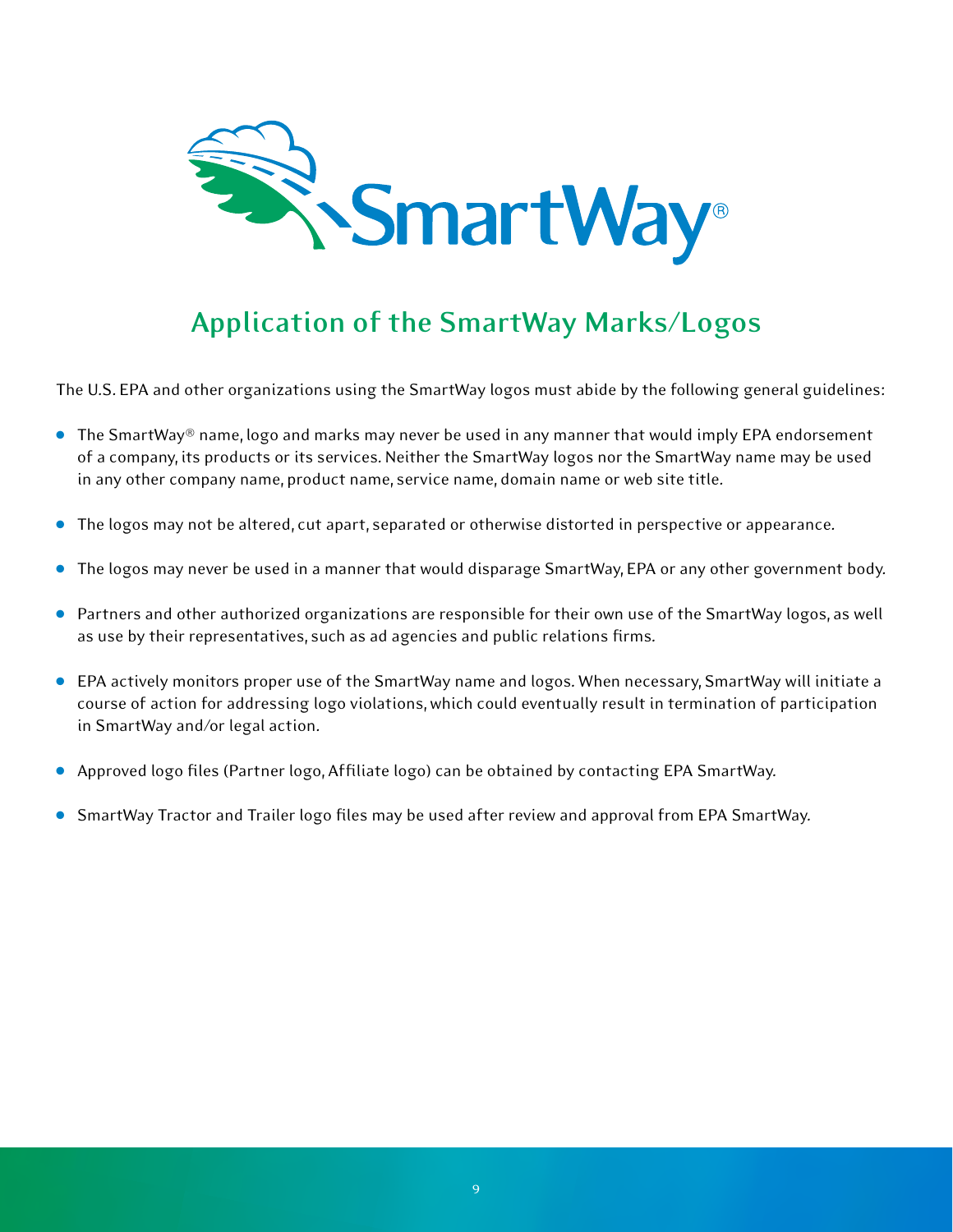## <span id="page-9-0"></span>**Graphic Standards and Usage Guidelines**

### **SmartWay Partner Logo**

The SmartWay Transport Partner logo is owned by EPA. The mark features the SmartWay logo graphic and specific<br>designations for SmartWay Partners. designations for SmartWay Partners.



 The SmartWay tagline, "Getting There with Cleaner Air," is an integral element of the brand. Based on the positioning statement, it embodies the brand attributes and is a key component in establishing the SmartWay identity in statement, it embodies the brand attributes and is a key component in establishing the SmartWay identity in<br>the minds of the audience. The tagline connects the SmartWay name and logo graphic to the "clean air through improved transportation" message and it fully complements these two elements of the logo. The tagline should<br>never be removed from the logo graphic. never be removed from the logo graphic.

 Partners in Good Standing may obtain the SmartWay Partner logo fles via the SmartWay Partner Portal at: https://app4.erg.com/smartwayweb/portal/login.cfm?language=ENG.

The Partner logo is for use by SmartWay Partners in Good Standing — those carrier, shipper and logistic company<br>Partners that submit their annual SmartWay Tools by the due date. Such SmartWay Partners may promote their Partners that submit their annual SmartWay Tools by the due date. Such SmartWay Partners may promote their participation and status in the Partnership using the SmartWay Partner mark or logo. The Partner mark may be<br>used in consumer advertising, company marketing materials and business-to-business promotional materials. used in consumer advertising, company marketing materials and business-to-business promotional materials.

In addition, SmartWay Transport Partners commit to describe and promote the SmartWay Transport Partnership In addition, SmartWay Transport Partners commit to describe and promote the SmartWay Transport Partnership<br>as a transportation-related strategy for improving air quality and reducing greenhouse gases in their outreach, promotional and educational efforts. Partners are also encouraged to describe and promote their achievement with promotional and educational efforts. Partners are also encouraged to describe and promote their achievement with<br>the SmartWay Transport Partnership and to identify the SmartWay Transport Partnership as an initiative of EPA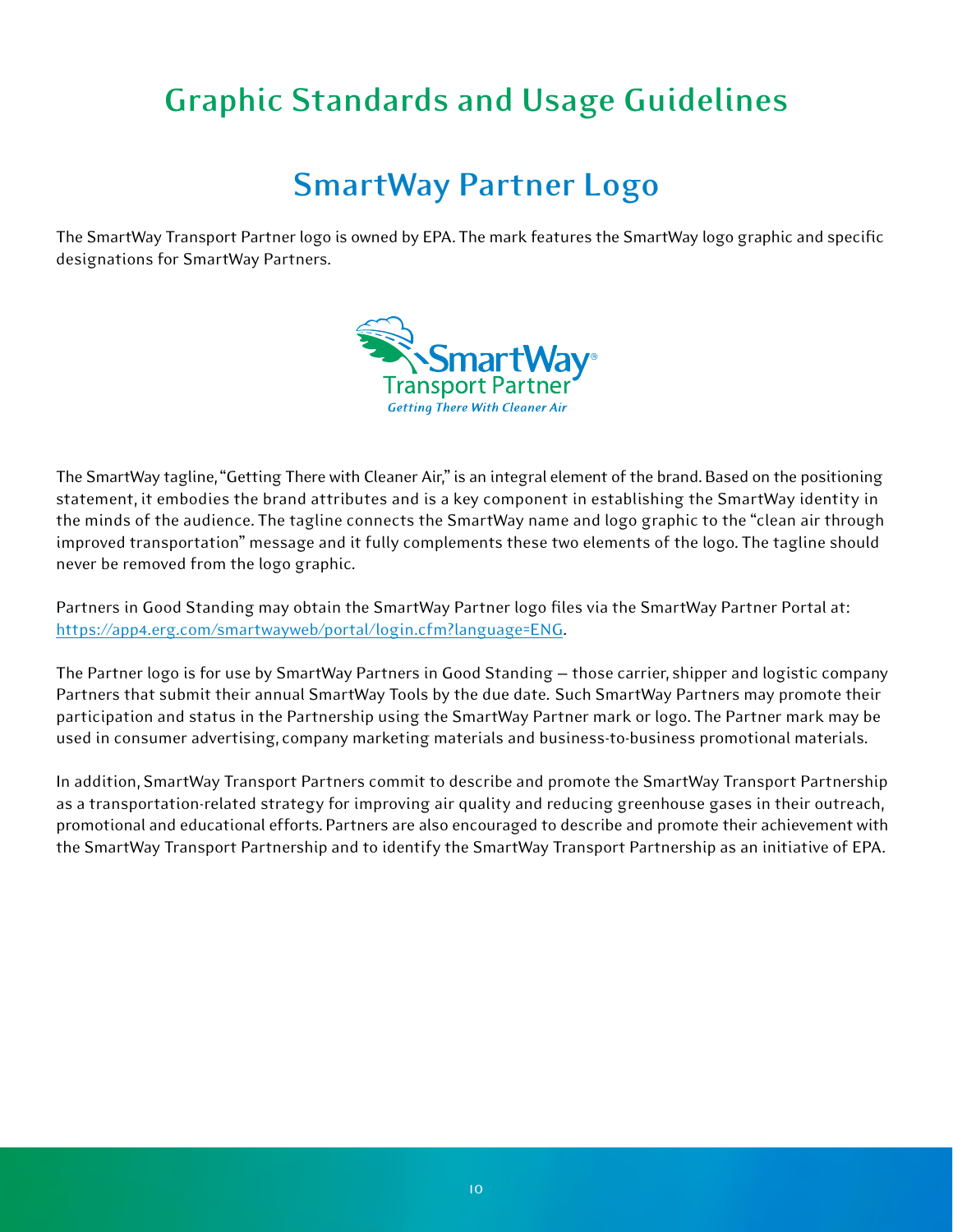## **SmartWay Partner Logo**

### <span id="page-10-0"></span>**Application of the SmartWay Transport Partner Logo**

The SmartWay Partner logo may be used by SmartWay Partners in consumer advertising, company and<br>organization marketing materials, and business-to-business promotional materials. organization marketing materials, and business-to-business promotional materials.

 SmartWay Partners are responsible for their own use of the SmartWay logos, as well as use by their representatives, such as ad agencies and public relations firms.

 Examples of correct and incorrect applications of the SmartWay logos are identifed in the tables below.

### **SmartWay Transport Partner Logos**

### **Graphic**



 Letterhead and stationery Company web site Company e-mail signatures Packaging (only per EPA approval) Posters, internal signage Posters, internal signage<br>Apparel (hats, t-shirts, uniforms) Briefngs and presentations Spec sheets Business cards Advertising Promotional items Brochures Educational materials Social media

### **Correct Placement Incorrect Placement**

 Heavy-duty Trailer interior Heavy-duty Trailer exterior Heavy-duty Tractor interior Heavy-duty Tractor exterior Light-duty vehicle interior Light-duty vehicle exterior Any individual technology that is part of or attached to a tractor, trailer or other vehicle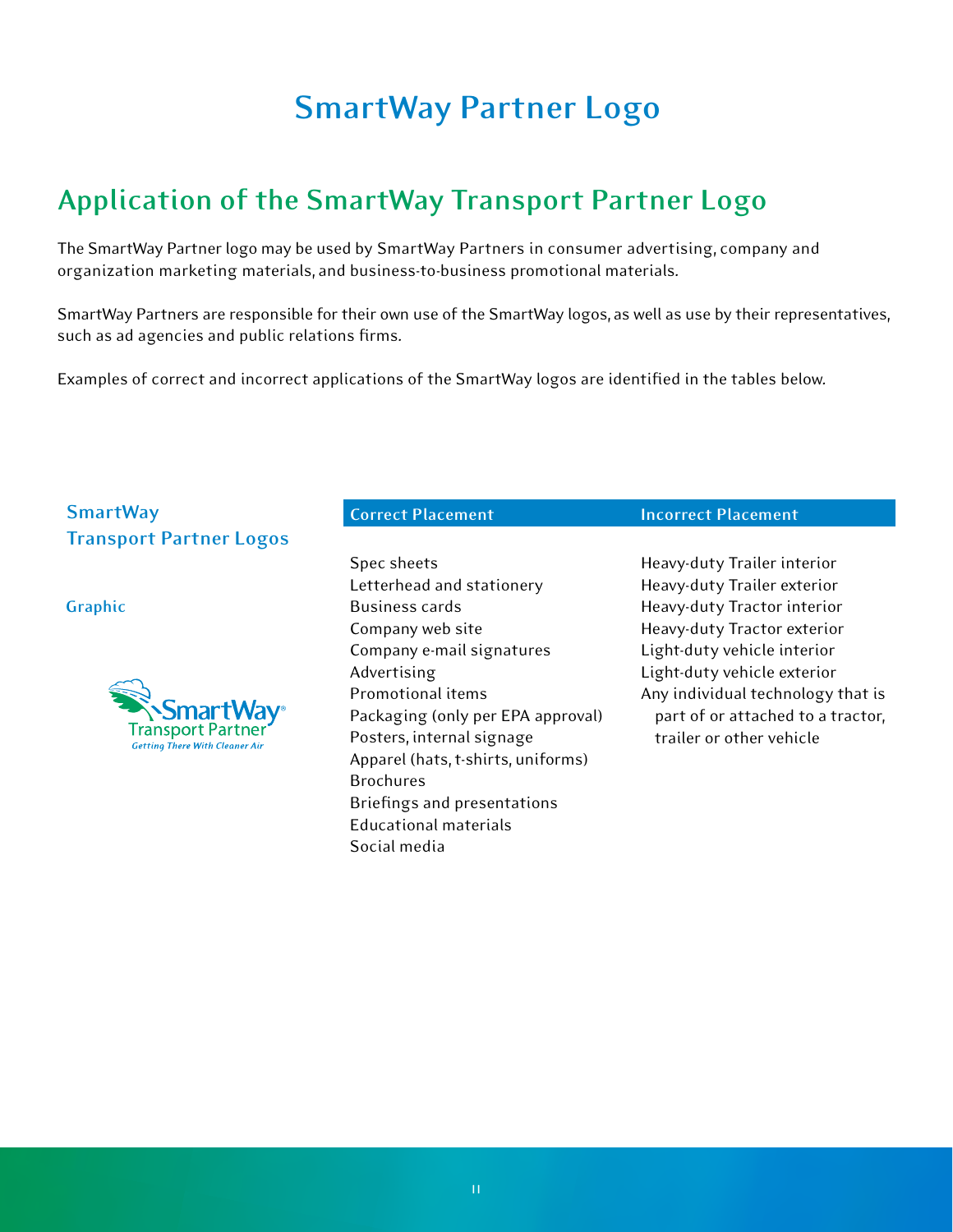## **SmartWay Partner Logo**

### <span id="page-11-0"></span>**Package Labeling with the SmartWay Transport Partner Logo**

Only Partners that are approved to do so may use the SmartWay Partner logo as a label on packages. These Partner<br>companies must be participants in the SmartWay package labeling pilot. companies must be participants in the SmartWay package labeling pilot.

The SmartWay Partner logo must always represent the brand promise and meaning of cleaner and more efficient transportation options. This is essential when the SmartWay Transport Partner logo appears on a medium of public<br>interface. The consumer must never be confused by the appearance of the SmartWay Partner logo on a medium<br>tha interface. The consumer must never be confused by the appearance of the SmartWay Partner logo on a medium that might in any way violate the SmartWay brand promise.

### Therefore:

- When the SmartWay Partner logo appears on a package, it means that it was delivered by a company that is achieving greenhouse gas and air quality benefts by meeting specifc environmental criteria as established by EPA in the package labeling pilot.
- **The Partner logo must not appear on packaging that cannot guarantee that these standards are met. EPA will**  review pilot proposals submitted by Partners on a company-by-company basis for package labeling that is consistent with the brand promise.
- The use of a clarifying statement directly adjacent to the SmartWay Partner logo for package labeling is required. This statement should enhance consumer understanding regarding the meaning of the SmartWay required. This statement should enhance consumer understanding regarding the meaning of the SmartWay<br>brand. Partners should feel free to use one of the following (or similar appropriate) options in their proposal:
	- <sup>l</sup>"This product was delivered by a cleaner and more effcient truck feet operated by <<INSERT PARTNER NAME>>, a SmartWay Transport Partner." NAME>>, a SmartWay Transport Partner."
	- "This product was delivered by a cleaner, more efficient truck fleet operated by a SmartWay Transport Partner."
- "This product was made and delivered by a SmartWay Transport Partner, committed to cleaner, more efficient transportation."

 Packages are defned as delivery parcels (envelopes or boxes) of carriers or product containers (boxes, cases, or pallets) of shippers.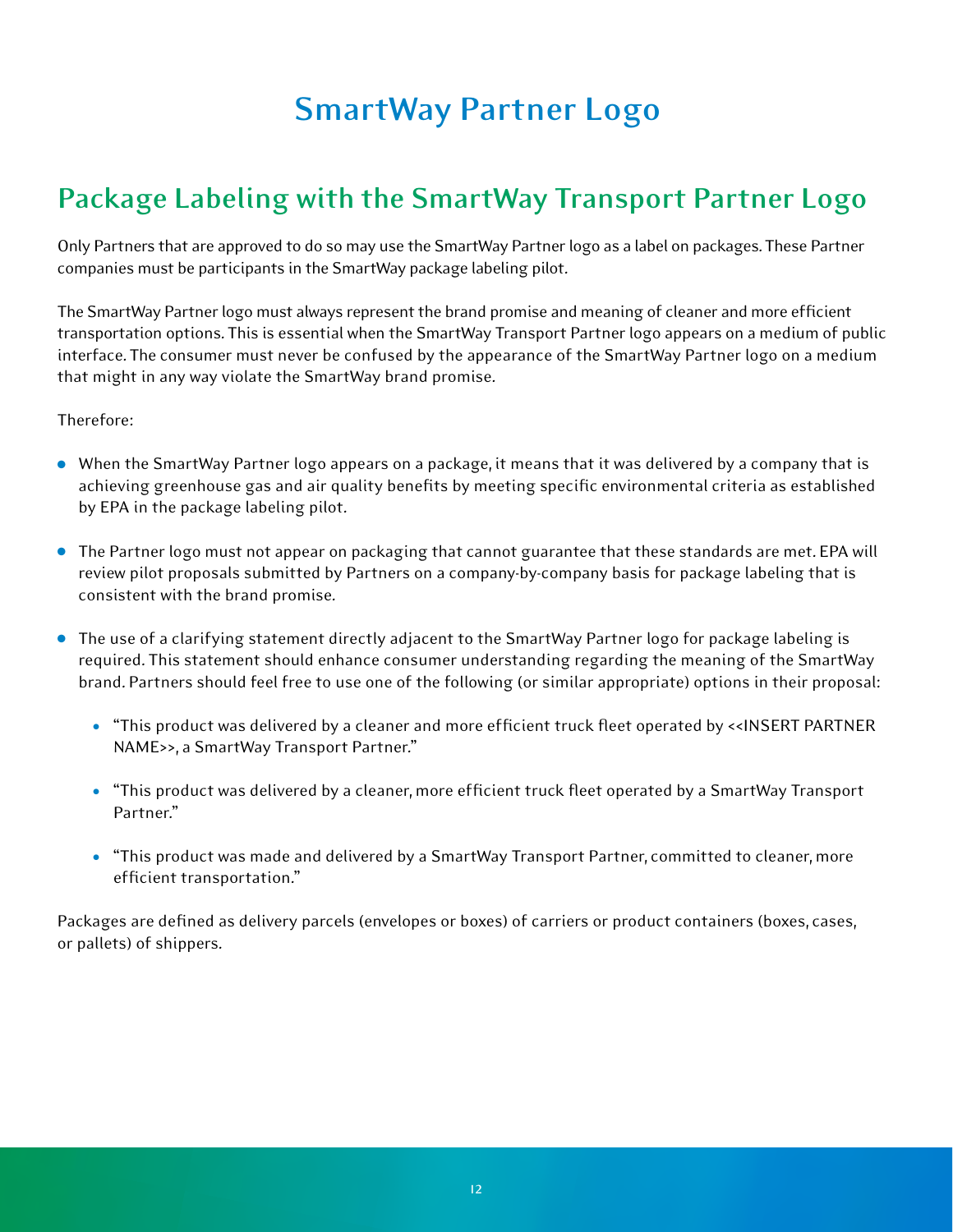## <span id="page-12-0"></span>**Graphic Standards and Usage Guidelines**

## **SmartWay Affiliate Brand Mark/Logo**

All interested parties are encouraged to promote the goals of SmartWay. This may be accomplished through the use<br>of education and marketing tools that describe technologies, strategies, policies and the program/participati of education and marketing tools that describe technologies, strategies, policies and the program/participation benefits promoted under the SmartWay umbrella. Interested parties include, but are not limited to: EPA, the media,<br>not-for-profit organizations, companies and government. not-for-profit organizations, companies and government.



 The SmartWay brand logo (Affliate) may be used by eligible SmartWay Affliates in advertising, organization marketing materials and business-to-business promotional materials.

 Eligible SmartWay Affliates include:

- **· Nonprofit Organizations:** Trade and professional associations; membership, nongovernmental organizations; academic institutions, governmental agencies and EPA grant recipients who agree to educate their constituents about the SmartWay program.
- Leasing Companies: Lease SmartWay Certified vehicles, tractors or trailers; includes only those organizations<br>that don't actually control any trucks. Their main function is to assist carriers and logistic companies with that don't actually control any trucks. Their main function is to assist carriers and logistic companies with the fleet/truck specification and selection process. Promotes the sale or lease of SmartWay Certified cars and SmartWay Designated tractors or trailers to dealerships and/or multiple franchises.
- **Tractor/Trailer Dealerships:** Dealerships that promote and sell SmartWay Designated tractors and EPA SmartWay Verifed Technologies.

Any organization not meeting criteria for Affiliate status may use the marketing resources found on the SmartWay<br>website, but are not authorized to use any of the SmartWay logos or graphic identifiers. website, but are not authorized to use any of the SmartWay logos or graphic identifiers.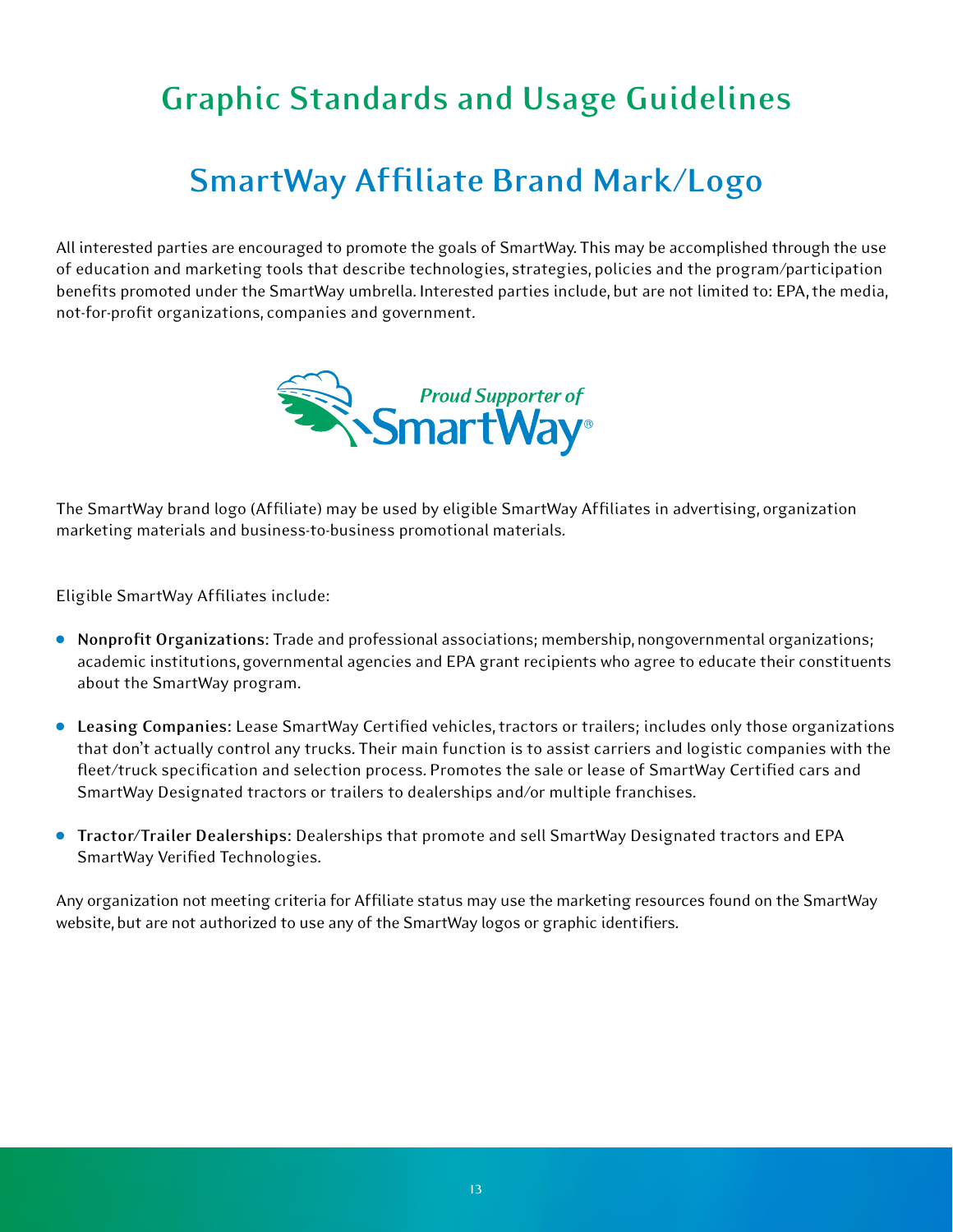### <span id="page-13-0"></span>**Use of the SmartWay Brand Logos by Eligible Affliates**

|                | <b>Type Of Organization</b>                                                                                                                                                                                                                                                                                                                                                                                                               | <b>Approved</b> | <b>Not Approved</b> |                          |
|----------------|-------------------------------------------------------------------------------------------------------------------------------------------------------------------------------------------------------------------------------------------------------------------------------------------------------------------------------------------------------------------------------------------------------------------------------------------|-----------------|---------------------|--------------------------|
| Not-For-Profit | State trucking associations<br>Professional associations<br><b>Trade associations</b><br>Membership organizations<br>Not-for-profit credit unions<br><b>Government agencies</b><br>Non-government organizations<br><b>Environmental organizations</b>                                                                                                                                                                                     |                 |                     |                          |
| For-Profit     | <b>Academic institutions</b><br>Fleet management organizations<br>"SmartWay" Dealerships* (described below)<br>Tractor equipment dealers/vendors<br>Trailer equipment dealers/vendors<br>Idling equipment dealers/vendors<br>Tire dealers/vendors<br>Tractor aerodynamic add-on manufacturers<br>Trailer aerodynamic add-on manufacturers<br>Idling equipment add-on manufacturers<br><b>Tire manufacturers</b><br>Tire retread companies |                 |                     | Technology Manufacturers |

 \* Dealerships that promote and sell SmartWay Designated tractors and EPA SmartWay Verifed Technologies.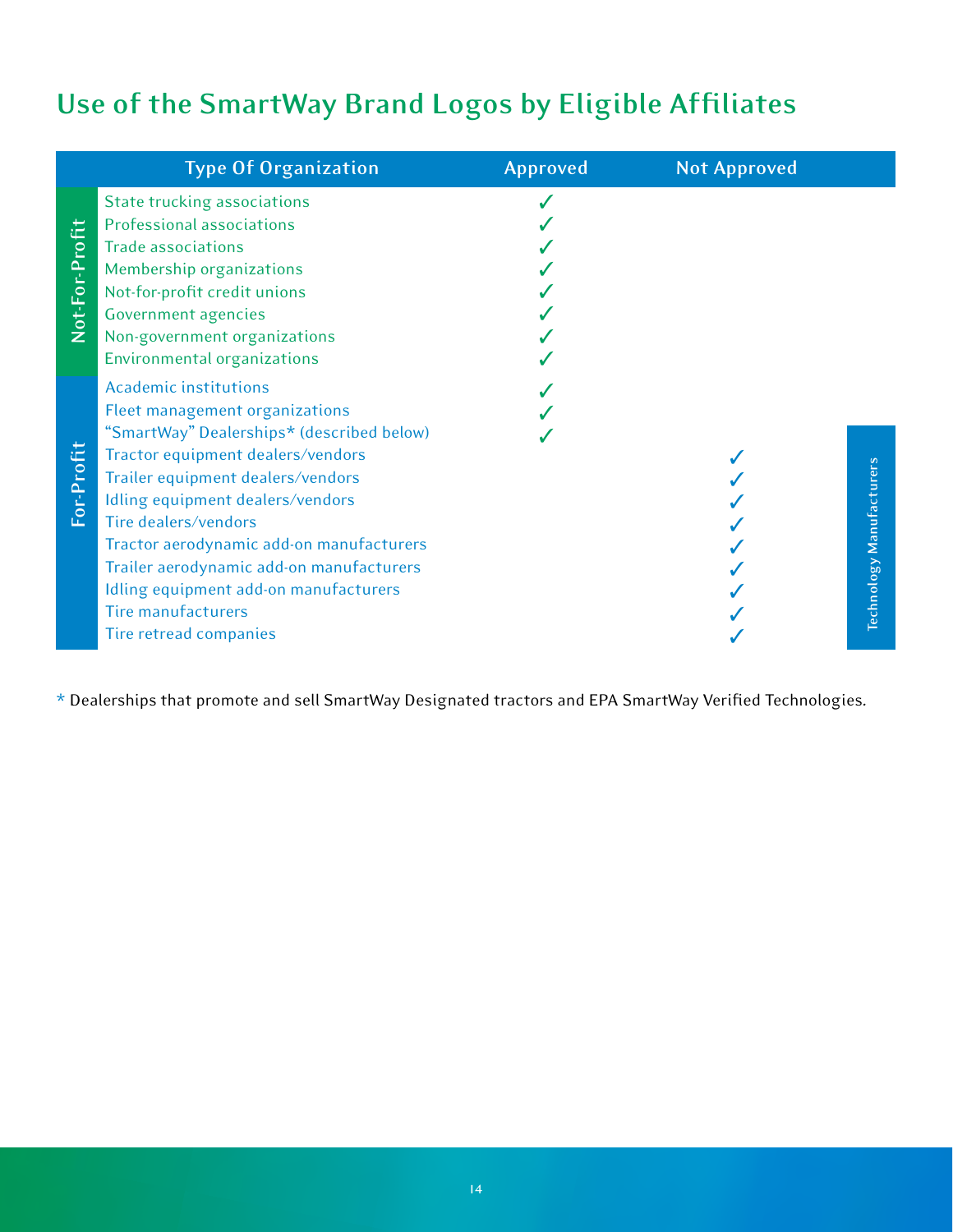### <span id="page-14-0"></span>**Application of the SmartWay Brand Logo**

Organizations must obtain EPA approval to use the logos. The SmartWay brand logos may be used only by eligible Organizations must obtain EPA approval to use the logos. The SmartWay brand logos may be used only by eligible<br>Affiliates in consumer advertising, company and organization marketing materials and business-to-business promotional materials.

 SmartWay Affliates are responsible for their own use of the SmartWay logos, as well as use by their representatives, such as ad agencies and public relations firms.

 Examples of correct and incorrect applications of the SmartWay logos are identifed in the tables below.

### **SmartWay Brand Logos Correct Placement Convertional Incorrect Placement**



 **Graphic** Letterhead and stationery Organization web site Organization e-mail signatures Posters, internal signage Apparel (hats, t-shirts, uniforms) Briefngs and presentations Business cards Advertising Promotional items Brochures Educational materials Social media

 Heavy-duty Trailer interior Heavy-duty Trailer exterior Heavy-duty Tractor interior Heavy-duty Tractor exterior Light-duty vehicle interior Light-duty vehicle exterior Any individual technology that is part of or attached that is part of or attached to a tractor, trailer or other vehicle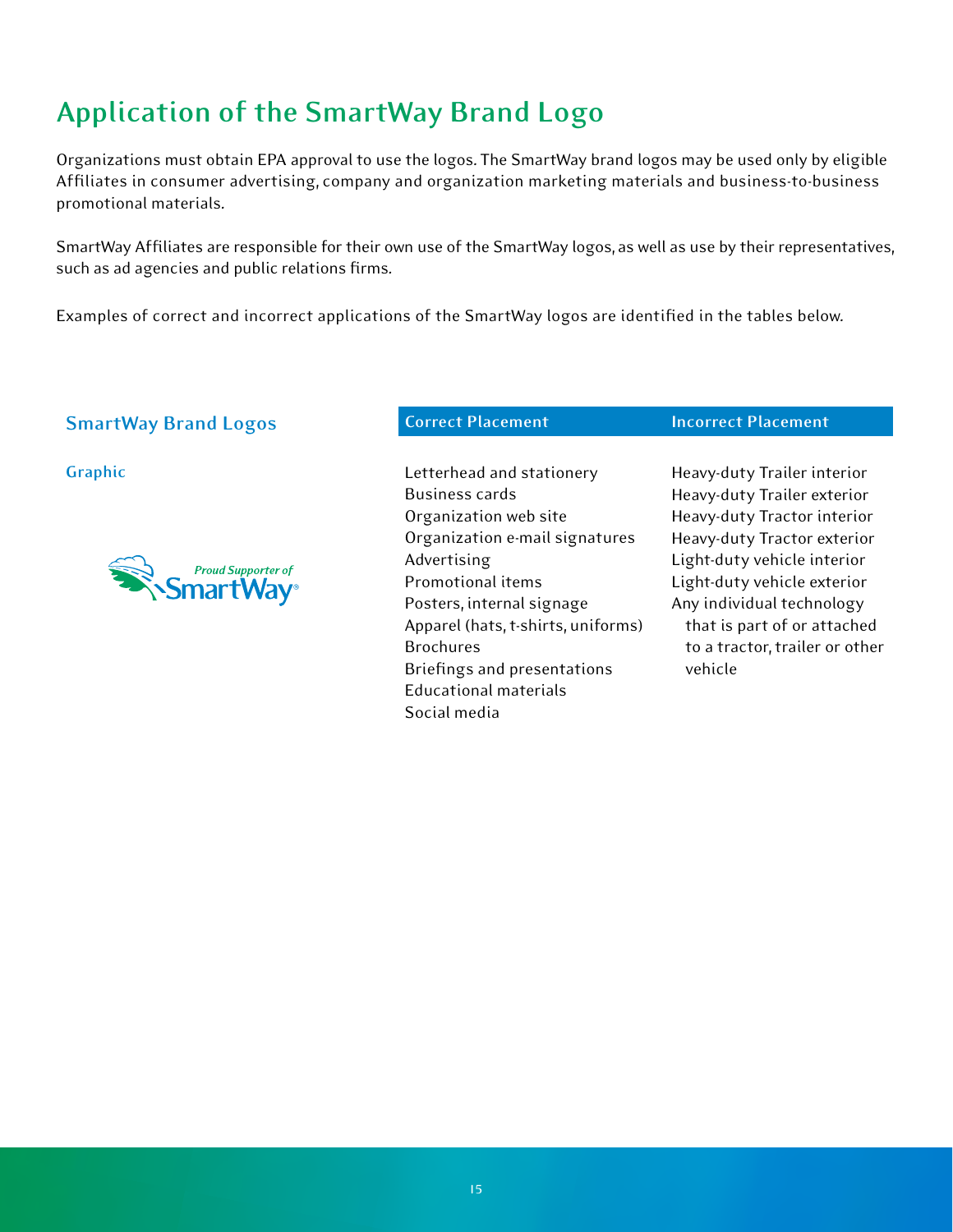## **Conditions for Logo Use**

### <span id="page-15-0"></span>**SmartWay Partner & Affliate Logos**

 All entities must comply with the following conditions for SmartWay mark use:

|                         | Logo Requirements . All entities must adhere to the logo use guidelines.<br>All SmartWay Partners must indicate agreement to adherence to the Brand Guidelines<br>via the Partner Portal.<br>• All SmartWay Affiliates must indicate agreement to adherence to the Brand Guidelines<br>by signing and submitting the Logo Mark Signature Form (page 32).                                                                                                                                                                                                                                                                                                                                                                                                                                                                                                                                                                                                                                                                                                                                                                                                                                                     |
|-------------------------|--------------------------------------------------------------------------------------------------------------------------------------------------------------------------------------------------------------------------------------------------------------------------------------------------------------------------------------------------------------------------------------------------------------------------------------------------------------------------------------------------------------------------------------------------------------------------------------------------------------------------------------------------------------------------------------------------------------------------------------------------------------------------------------------------------------------------------------------------------------------------------------------------------------------------------------------------------------------------------------------------------------------------------------------------------------------------------------------------------------------------------------------------------------------------------------------------------------|
| <b>Logo Composition</b> | • In order for the SmartWay brand and Partners logo to accurately represent the Partnership,<br>it must be displayed in a prominent uninterrupted manner. The logo must never be<br>cluttered by other elements such as text, photographs, illustrations or background<br>textures and should be displayed using the preferred colors whenever possible.<br>The graphic of the SmartWay logos are formed by the cloud, road and leaf elements.<br>$\bullet$<br>This logo must always be used together with the SmartWay name, including the $\mathcal{R}$<br>registration symbol.<br>The space between each line is preset and should never be altered. In addition, the<br>$\bullet$<br>elements of this logo must never appear separately.<br>Clear space must always surround the SmartWay logo into which no copy, illustrated<br>$\bullet$<br>material, or other graphic elements may intrude. The clear space around the logo is<br>proportional to the size of the logo as it is enlarged or reduced. The minimum amount<br>of clear space required around the logo can be defined as ".5X" in proportion to the<br>size of the logo used. "X" is measured as the total height of all the text lines. |
| <b>Logo Quality</b>     | • SmartWay logos must be used in their entirety and as shown. The graphic may not be<br>altered, cut apart, separated, or otherwise distorted in perspective or appearance.<br>The only approved SmartWay logo files to be used can be obtained by contacting EPA.<br>No other graphical representation of the SmartWay Transport logos may be used.                                                                                                                                                                                                                                                                                                                                                                                                                                                                                                                                                                                                                                                                                                                                                                                                                                                         |
| <b>Logo Legibility</b>  | SmartWay logos must be legible at all times; i.e., no missing letters or graphics as<br>$\bullet$<br>indicated here "artWay."                                                                                                                                                                                                                                                                                                                                                                                                                                                                                                                                                                                                                                                                                                                                                                                                                                                                                                                                                                                                                                                                                |
| <b>Logo Placement</b>   | SmartWay logos must be applied on a white background. A transparent background<br>$\bullet$<br>for SmartWay logos is allowable on light colored surfaces (e.g., off-white, pastels).<br>• All-white SmartWay logos may be placed on black or dark background.<br>SmartWay logos must not be displayed adjacent to material that might be offensive<br>to some people (e.g., nudity artwork, suggestive artwork, profanity, racial remarks or<br>symbols, or otherwise offensive graphics).                                                                                                                                                                                                                                                                                                                                                                                                                                                                                                                                                                                                                                                                                                                   |
| <b>Logo Size</b>        | The aspect ratio (length and width dimensions) must remain proportional.<br>The logo must never be reproduced smaller than 1.25" wide to ensure legibility.                                                                                                                                                                                                                                                                                                                                                                                                                                                                                                                                                                                                                                                                                                                                                                                                                                                                                                                                                                                                                                                  |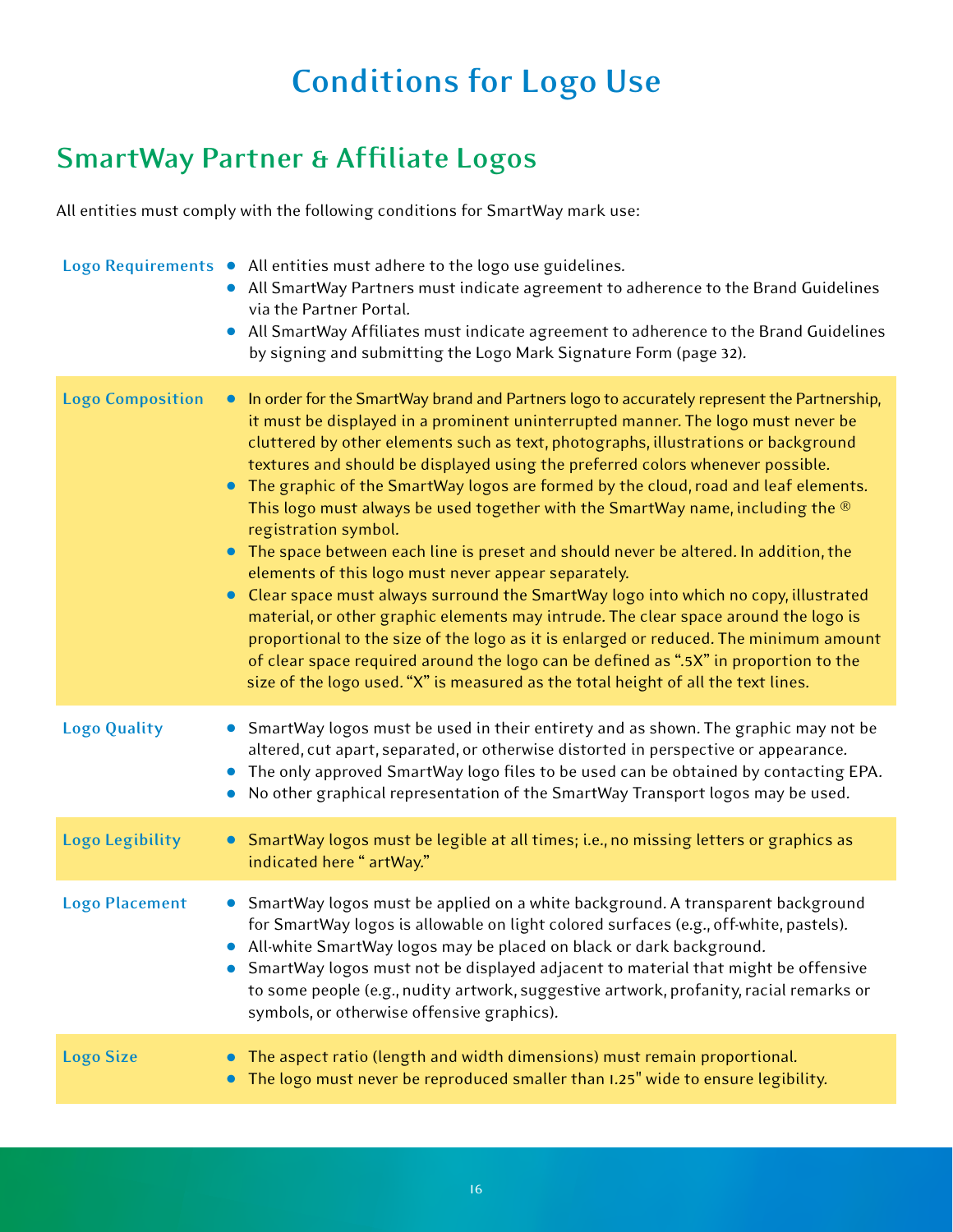## <span id="page-16-0"></span>**Logo Use Policy for Manufacturers of SmartWay Verifed Technologies**

Manufacturers of SmartWay Verified Technologies are prohibited from using the SmartWay logo, in any of its Manufacturers of SmartWay Verified Technologies <mark>are prohibited from using the SmartWay logo</mark>, in any of its<br>various forms. Technology manufacturers or vendors are defined as: for-profit companies that produce or sell energy-saving or pollution control technologies for which EPA has demonstrated test results and data.

Manufacturers of SmartWay Verified Technologies provide fuel efficient and emissions reduction equipment energy-saving or pollution control technologies for which EPA has demonstrated test results and data.<br>Manufacturers of SmartWay Verified Technologies provide fuel efficient and emissions reduction equipment<br>that assist our

 For a list of SmartWay Verifed Technologies or equipment, visit: https://www.epa.gov/verified-diesel-tech/smartway-technology.

 However, use of the SmartWay marks (logo) could potentially confuse the public about the SmartWay brand, and could confer an improper endorsement by EPA of the product. Consequently, manufacturers of SmartWay Verified<br>Technologies are prohibited from placing the SmartWay name or logo on any products or materials.<br>These companies, Technologies are prohibited from placing the SmartWay name or logo on any products or materials.

These companies, which are critical to the SmartWay Transport Partnership community, are referred to the SmartWay Verifed Technologies Communication Guidelines located at: for direction regarding promoting their participation in SmartWay. https://www.epa.gov/smartway/communications-guidelines-manufacturers-epa-smartway-verified-technologies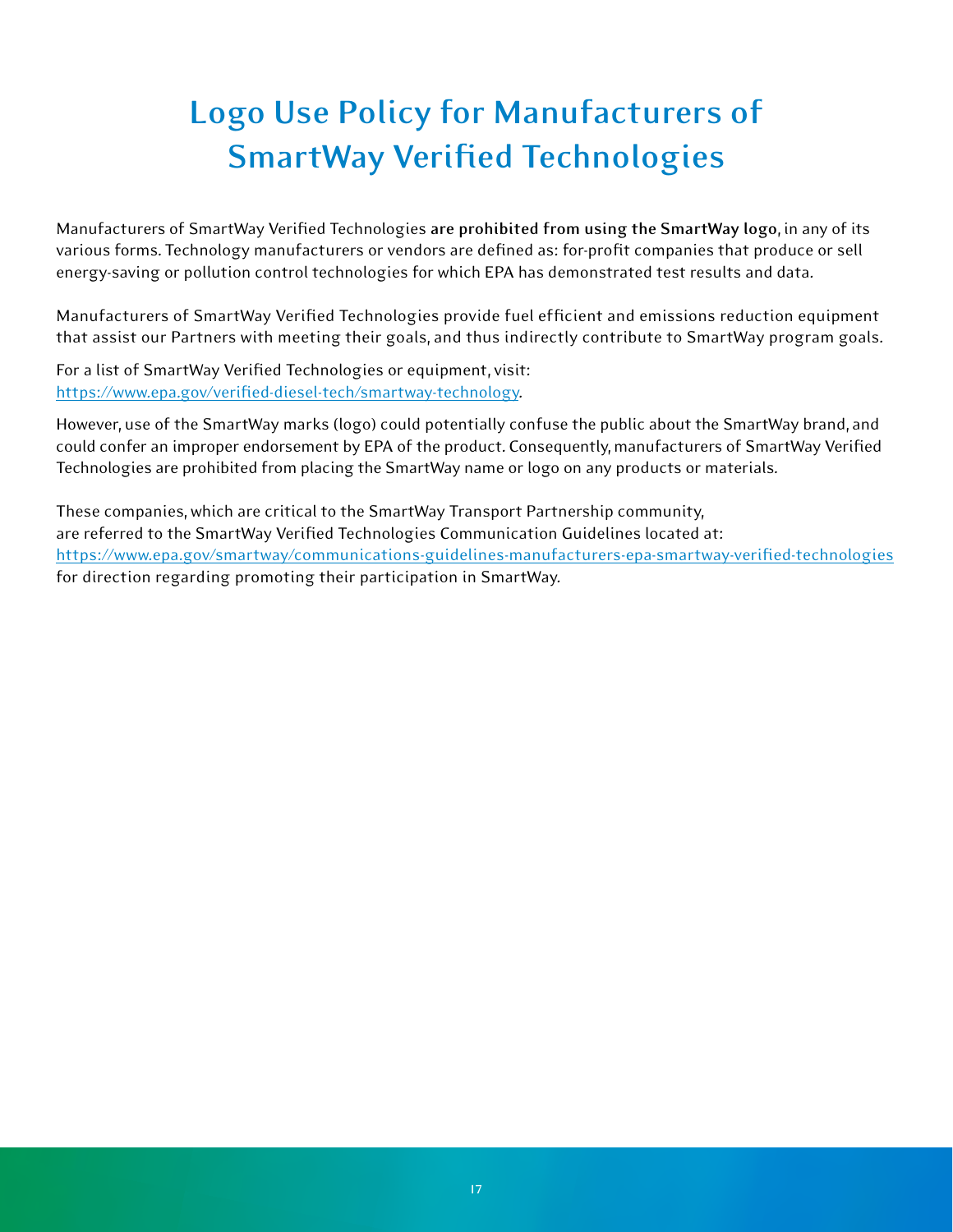## <span id="page-17-0"></span>**Graphic Standards and Usage Guidelines**

### **SmartWay Tractor and Trailer Marks/Logos**

The SmartWay Tractor and SmartWay Trailer logos are owned by EPA. The logos feature the SmartWay logo<br>graphic, which includes the word "SmartWay," the words "US EPA Designated," and the words "Tractor" and<br>"Trailer." The t graphic, which includes the word "SmartWay," the words "US EPA Designated," and the words "Tractor" and "Trailer." The trademark registration symbol is also included with the SmartWay Designated logos.







 The SmartWay Tractor and SmartWay Trailer logos are for use by for-hire carriers, owner operators, manufacturers and retailers with private fleets that own and operate trucks and equipment that meet the SmartWay Designated<br>technical specifications and requirements. EPA plans to update these technical specifications periodically so th technical specifications and requirements. EPA plans to update these technical specifications periodically so that SmartWay Designated tractors and trailers are always the cleanest, most fuel-efficient freight vehicles on the road.

 SmartWay Partners and other freight companies have installed fuel-effcient and pollution control technologies on fleet trucks and have incorporated fuel-efficient and pollution control practices into fleet operations. Their<br>efforts are contributing to public health, reducing fuel consumption and greenhouse gases, and creating a cl efforts are contributing to public health, reducing fuel consumption and greenhouse gases, and creating a cleaner environment for all Americans.

The latest SmartWay Designated specifications for tractors and trailers are available on the SmartWay website. confirm that a tractor or trailer is an EPA Designated SmartWay model, fleets should consult the SmartWay Technology web pages: https://www.epa.gov/verified-diesel-tech/smartway-designated-tractors-and-trailers. Please note that there are two tabs on the web page. The first tab addresses SmartWay Designated trailers and Elite Trailers. The second tab addresses SmartWay Designated tractors. Qualifying manufacturer tractors and Please note that there are two tabs on the web page. The first tab addresses SmartWay Designated trailers and<br>Elite Trailers. The second tab addresses SmartWay Designated tractors. Qualifying manufacturer tractors and<br>trai The latest SmartWay Designated specifications for tractors and trailers are available on the SmartWay website.<br>To confirm that a tractor or trailer is an EPA Designated SmartWay model, fleets should consult the SmartWay<br>Te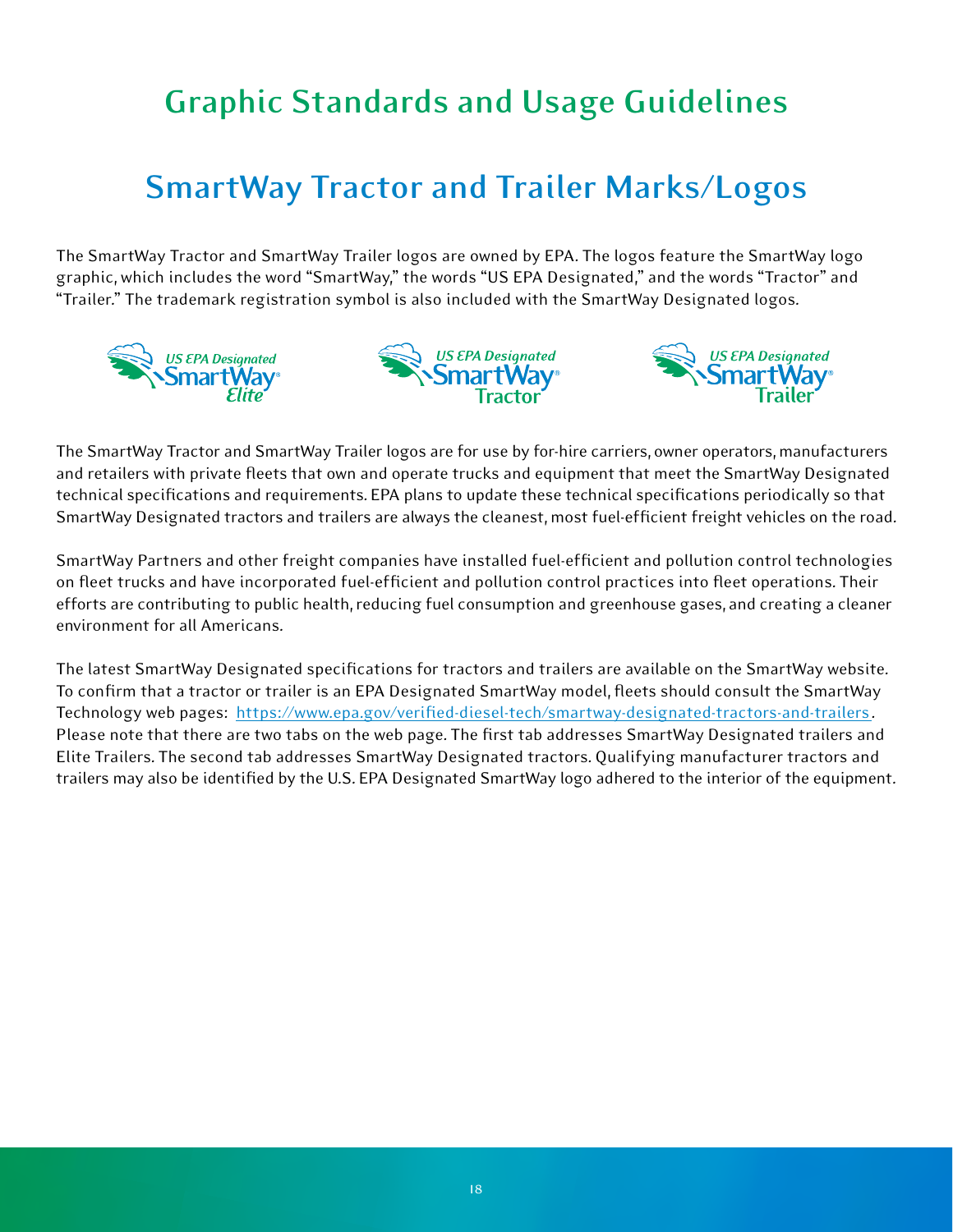## <span id="page-18-0"></span>**SmartWay Tractor and Trailer Marks/Logos**

### **Application of the SmartWay Tractor and Trailer Logos**

 The SmartWay Tractor and SmartWay Trailer logos may be used only by SmartWay Partners primarily as an exterior label of qualifying tractors and trailers, as well as in consumer advertising and business-to-business promotional materials. Examples of correct and incorrect applications of the SmartWay logos are identifed in the tables below.

### **SmartWay Tractor Logo Correct Placement Correct Placement Correct Placement**



**Graphic Cab exterior Cab exterior Cab exterior Exhaust system** Aerodynamic fairings Mud flaps Aerodynamic bumpers Chassis Other aerodynamic equipment Deck Consumer advertising Fifth wheel Business-to-business materials

Wheels or tires

### **SmartWay Trailer Logo Correct Placement Correct Placement Correct Placement**



Box trailer sides Box trailer back Box trailer top Aerodynamic skirts, etc. Wheels or tires Aerodynamic gap reducers Mud flaps **Graphic Box trailer sides** Box trailer sides Box trailer front Other aerodynamic equipment Consumer advertising Business-to-business materials

Box trailer top Wheels or tires

Only the SmartWay tractor and trailer logos may be placed on the exterior of a tractor or trailer. The SmartWay Only the SmartWay tractor and trailer logos may be placed on the exterior of a tractor or trailer. The SmartWay<br>Designated Elite logo may be placed on the exterior of trailers that meet the specified criteria. All other SmartWay logos are prohibited from appearing on the exterior of tractors and trailers.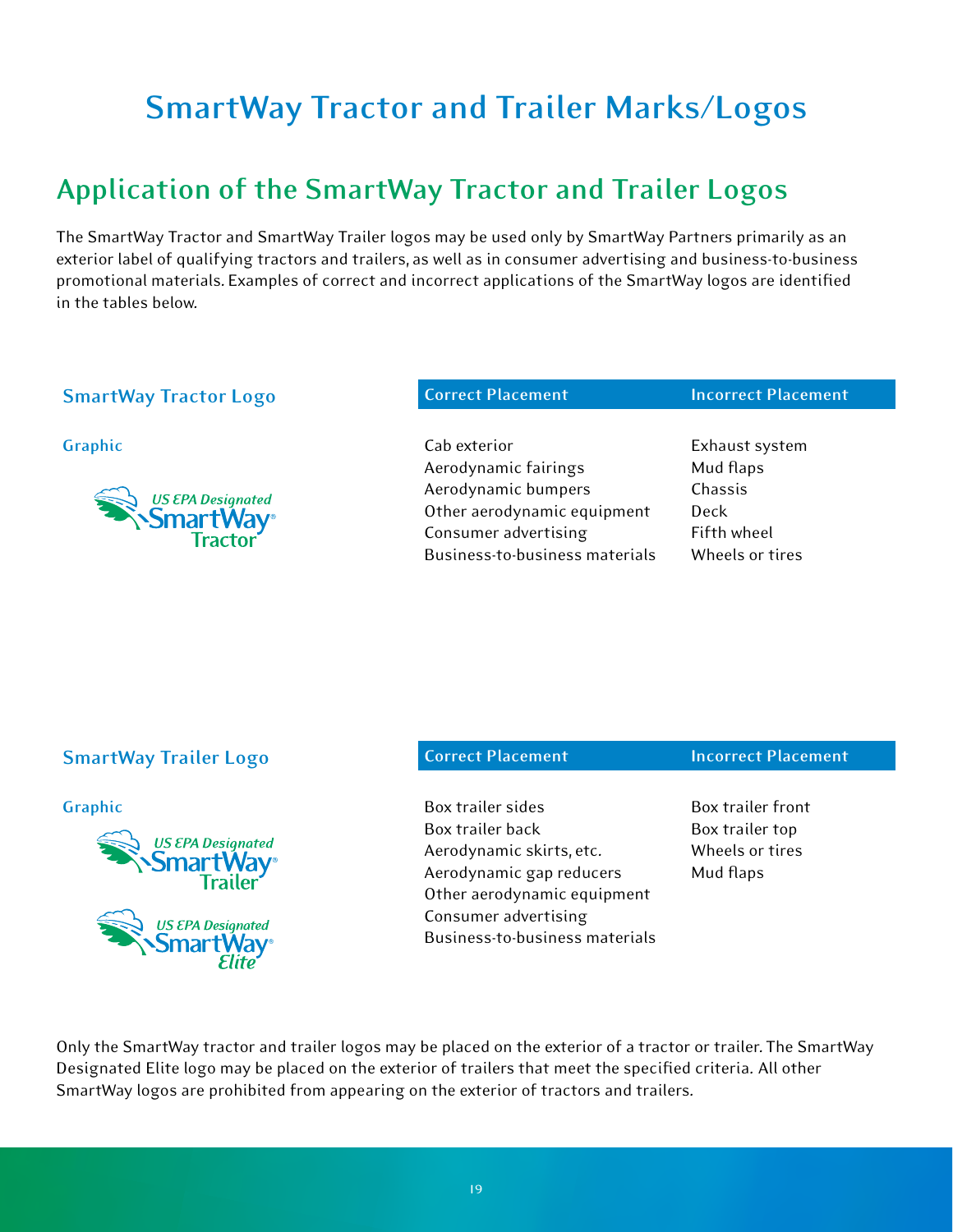## <span id="page-19-0"></span>**SmartWay Tractor and Trailer Marks/Logos**

### **Conditions for Use of the SmartWay Tractor and Trailer Logos by Partners**

 SmartWay Partners must comply with the following conditions for SmartWay logo use:

| <b>Technical Features</b> | • SmartWay Partners and fleets or companies with eligible equipment must purchase<br>and equip their tractor(s) and trailer(s) with SmartWay-specified features as outlined<br>on the SmartWay technolgy web pages:<br>https://www.epa.gov/verified-diesel-tech/smartway-designated-tractors-and-trailers.<br>• Companies with eligible fleets must also agree to, and sign, the logo use guidelines<br>(see page 33).<br>All SmartWay Tractor and Trailer equipment must be either maintained to<br>$\bullet$<br>manufacturer specifications and service recommendations or be replaced.<br>SmartWay Tractor and Trailer logos must be used in their entirety and as shown.<br>The graphic may not be altered, cut apart, separated, or otherwise distorted in<br>perspective or appearance.<br>• The only approved SmartWay logo files to be used can be obtained by contacting EPA.<br>No other graphical representation of the SmartWay Tractor and Trailer logos may be used. |
|---------------------------|------------------------------------------------------------------------------------------------------------------------------------------------------------------------------------------------------------------------------------------------------------------------------------------------------------------------------------------------------------------------------------------------------------------------------------------------------------------------------------------------------------------------------------------------------------------------------------------------------------------------------------------------------------------------------------------------------------------------------------------------------------------------------------------------------------------------------------------------------------------------------------------------------------------------------------------------------------------------------------|
| <b>Logo Legibility</b>    | SmartWay logos must be legible at all times; i.e., no missing letters or graphics as<br>indicated here "artWay."                                                                                                                                                                                                                                                                                                                                                                                                                                                                                                                                                                                                                                                                                                                                                                                                                                                                   |
| <b>Logo Placement</b>     | • The SmartWay Tractor and Trailer logos are primarily for affixing to the exterior of a<br>heavy-duty vehicle or trailer of a SmartWay Carrier Partner in good standing.<br>SmartWay Tractor and Trailer logos must be applied to the tractor or trailer on a white<br>background. A transparent background for SmartWay logos is allowable on light<br>colored surfaces (e.g., off-white, pastels).<br>All-white logos may be placed on black or dark background.<br>SmartWay logos must not be displayed adjacent to material that might be offensive<br>to some people (e.g., nudity artwork, suggestive artwork, profanity, racial remarks or<br>symbols, or otherwise offensive graphics).                                                                                                                                                                                                                                                                                   |
| <b>Logo Size</b>          | The aspect ratio (length and width dimensions) must remain proportional.<br>The logo must be reproduced larger than 10 inches wide to ensure legibility<br>for use on tractor and trailer exteriors.                                                                                                                                                                                                                                                                                                                                                                                                                                                                                                                                                                                                                                                                                                                                                                               |

Companies and fleets are responsible for their own use of the SmartWay Tractor and Trailer logos, as well as use<br>by their representatives, such as ad agencies and public relations firms. by their representatives, such as ad agencies and public relations firms.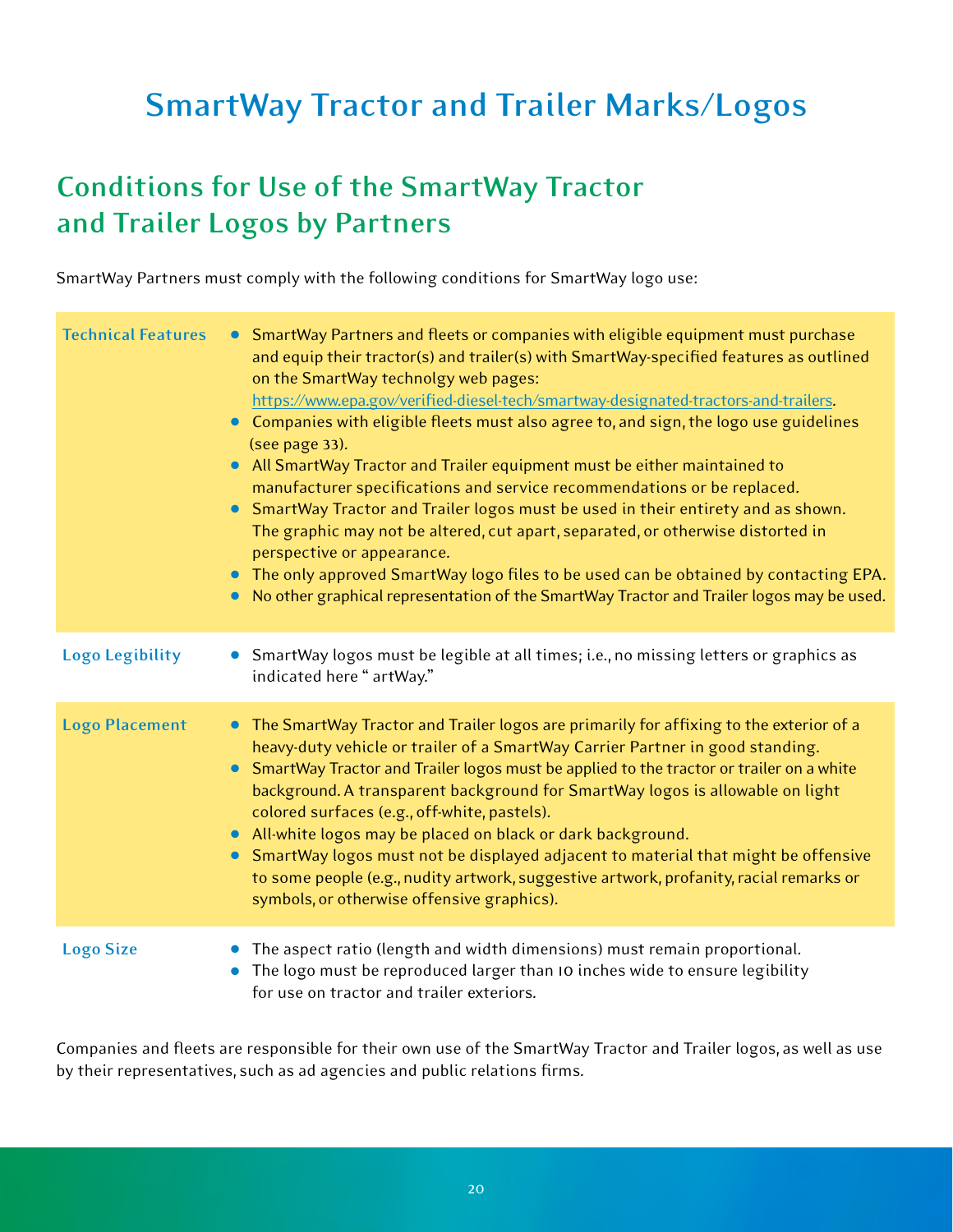## <span id="page-20-0"></span>**Graphic Standards and Usage Guidelines**

## **Color Specifications for All SmartWay Marks/Logos**

The preferred color configuration, the prescribed blue and green defined on this page, should be used whenever possible.

- 1. Spot Color For spot color usage (often referred to as PMS or Pantone Matching System):
- Prescribed green = 347
- Prescribed blue = 3005
- 2. Four-Color Process For four-color process printing, the build formulas detailed here for the prescribed green and blue must be used.

| <b>Prescribed Green</b> | <b>Prescribed Blue</b> |
|-------------------------|------------------------|
| C100%                   | $C100\%$               |
| $M_{\rm 0\%}$           | M 40%                  |
| Y 85%                   | $Y_{0\%}$              |
| K 5%                    | $K \, 0\%$             |

 3. RGB Color – For RGB color usage, the build formulas detailed here for the prescribed green and blue must be used.

| <b>Prescribed Green</b> | <b>Prescribed Blue</b> |
|-------------------------|------------------------|
| R 61                    | R 0                    |
| G152                    | $G$ 116                |
| <b>B</b> 77             | B 97                   |



4. Black and White Version - The graphics in their entirety may also be reproduced in 100% black or in 100% white. It is important that when using the preferred or black versions, the background is light enough for 4. Black and White Version - The graphics in their entirety may also be reproduced in 100% black or in 100%<br>white. It is important that when using the preferred or black versions, the background is light enough for<br>legibil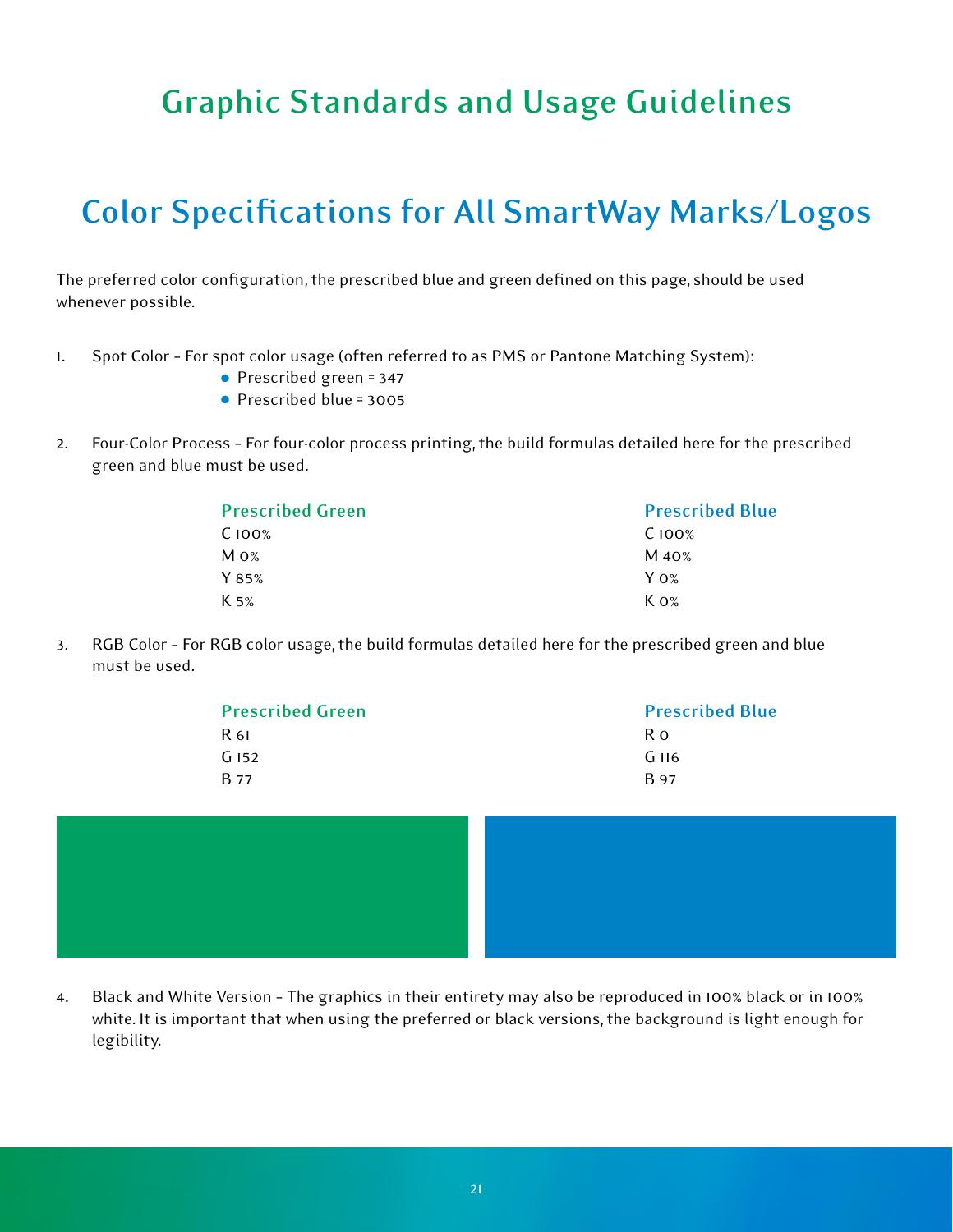## <span id="page-21-0"></span>**Written Communication Guidelines**

### **Promotion of All SmartWay Marks/Logos**

### **General Promotion of SmartWay**

 EPA, the media and other interested parties (that will not beneft economically from use of the logo) may use appropriate SmartWay logos to write articles, to promote SmartWay or for other educational purposes.

 Some general guidelines include:

- The word SmartWay is one word, with no space between Smart and Way, and it is always written with the "S" and the "W" capitalized.
- $\bullet$  The symbol  $\mathcal{R}$ , identifying SmartWay as a registered trademark, should be used the first time the word SmartWay appears in material and:
- The symbol  $@$  should always be in superscript
- $\bullet$  There should be no space between the word "SmartWay" and the symbol  $^\circledR$
- The symbol  $@$  shall be repeated in a document or web site for each chapter title, and in the first sentence of usage in the text of each chapter or web page

 In general, text used in advertising, articles, brochures, publications, annual reports, web sites, or any other promotional material must never imply EPA endorsement of either the SmartWay Partner company, SmartWay Affliate, vehicle, truck manufacturer or trailer manufacturer.

The following (or similar) statement must accompany the SmartWay logos when used by Partners, Affiliates, the<br>media and other entities: media and other entities:

"SmartWay® is an innovative partnership of the U.S. Environmental Protection Agency that reduces greenhouse<br>gases and other air pollutants and improves fuel efficiency." gases and other air pollutants and improves fuel efficiency."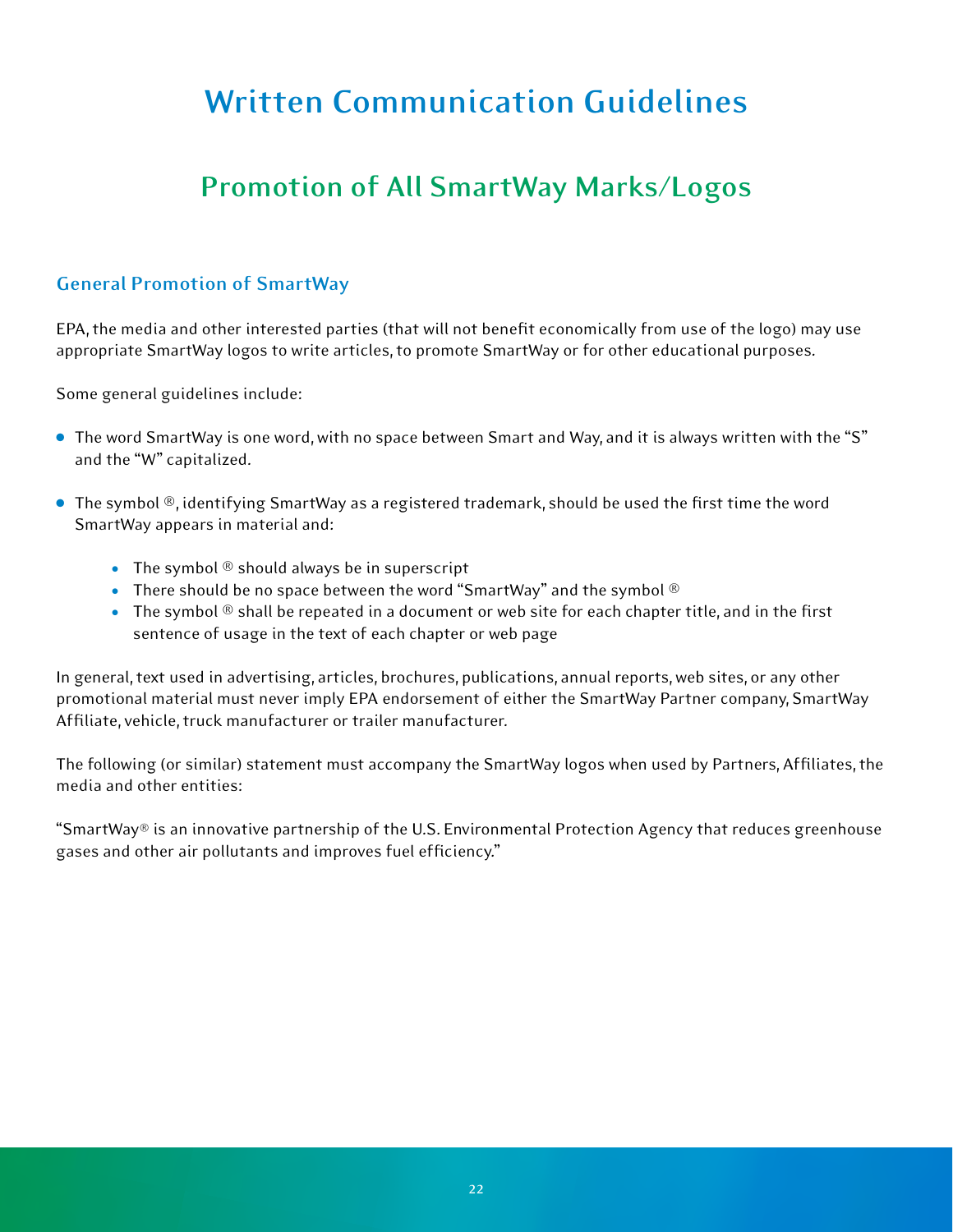### **Promotion of the SmartWay Brand Logos**

 EPA, SmartWay Affliates, the media and other interested parties may use the brand logos for promotional or educational purposes. Some examples for use of the Partnership logo include:

> broadcast news stories \\\\\\\\\textbooks  $\Rightarrow$  published articles  $\Rightarrow$  web applications solutions and the second second second second second second second second second second second second second second second second second second second second second second second second second second second second second s  $\triangle$  social media  $\triangle$  briefings

 Some general guidelines include:

**•** The term "SmartWay Transport Partnership" is always written with the first letter of each word capitalized.

 The following communication guidelines will prevent misrepresentation and consumer confusion.

### "SmartWay Transport Partnership" "SmartWay brand" "SmartWay Transport program" **Correct Incorrect** "SmartWay" "The Partnership" "SmartWay Transport"

 EPA recommends using words in the "correct" column to describe the SmartWay brand and the SmartWay Transport Partnership by program participants or the media.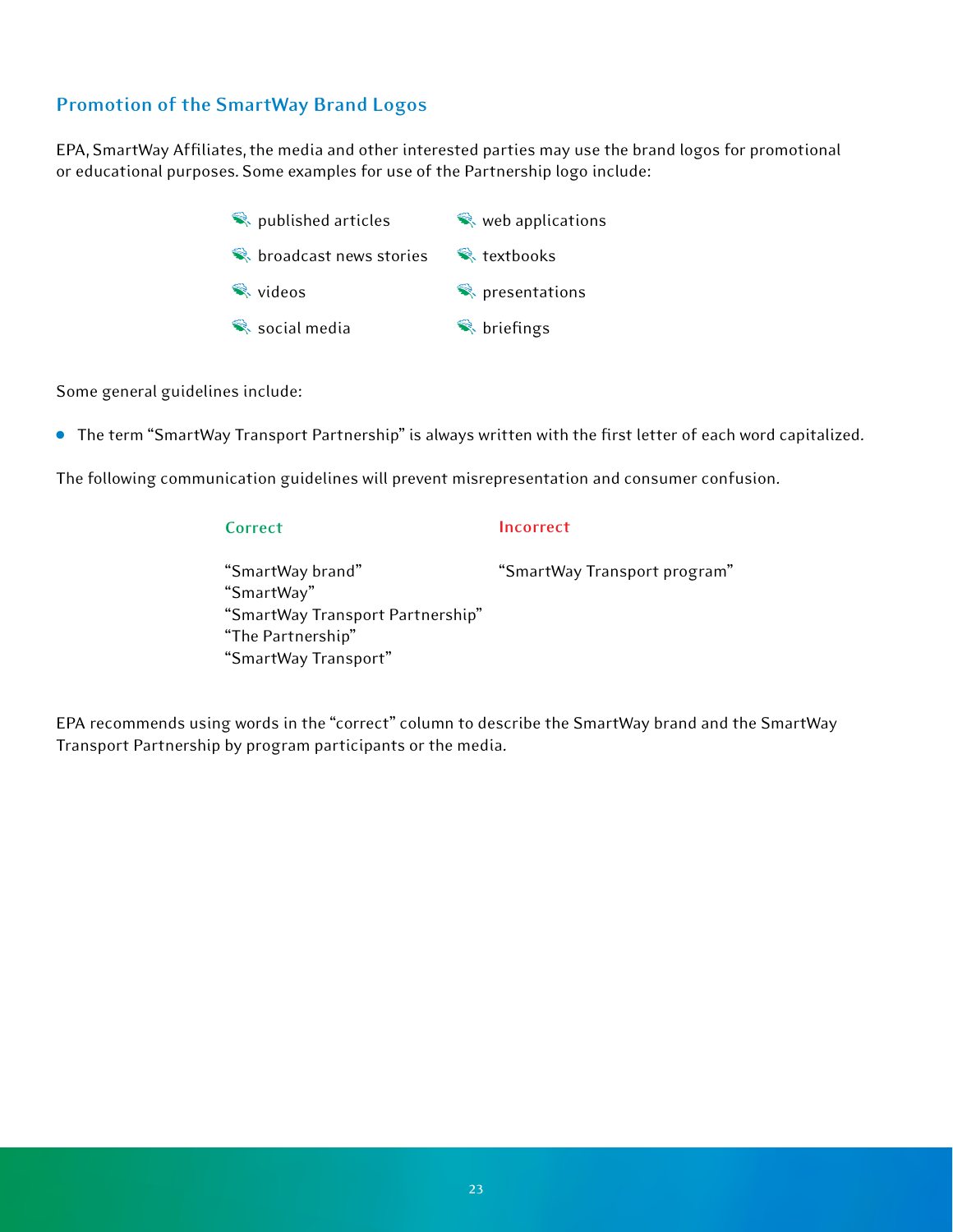### **Promotion of SmartWay Affliates**

 Some general guidelines for discussing SmartWay Affliates include:

The term "SmartWay Transport Affiliate" is always written with the first letter of each word capitalized. The word "Affliate" is typically capitalized when referring to a specifc organization that is an Affliate of the SmartWay Transport Partnership.

"A SmartWay Affiliate" "SmartWay Transport Affiliate" "Organization X, A SmartWay Affliate" "Endorsed by EPA" "An agency participating in and "A SmartWay Partner" "An agency participating in and supporting the mission of the SmartWay Transport Partnership" "A SmartWay Affliate" "A SmartWay Organization"

### **Correct Incorrect**

 "SmartWay Transport Affliate" "Organization X, an EPA endorsed organization" "Endorsed by EPA" "A SmartWay Partner"

 EPA recommends using words in the "correct" column to describe SmartWay Affliates by program participants or the media.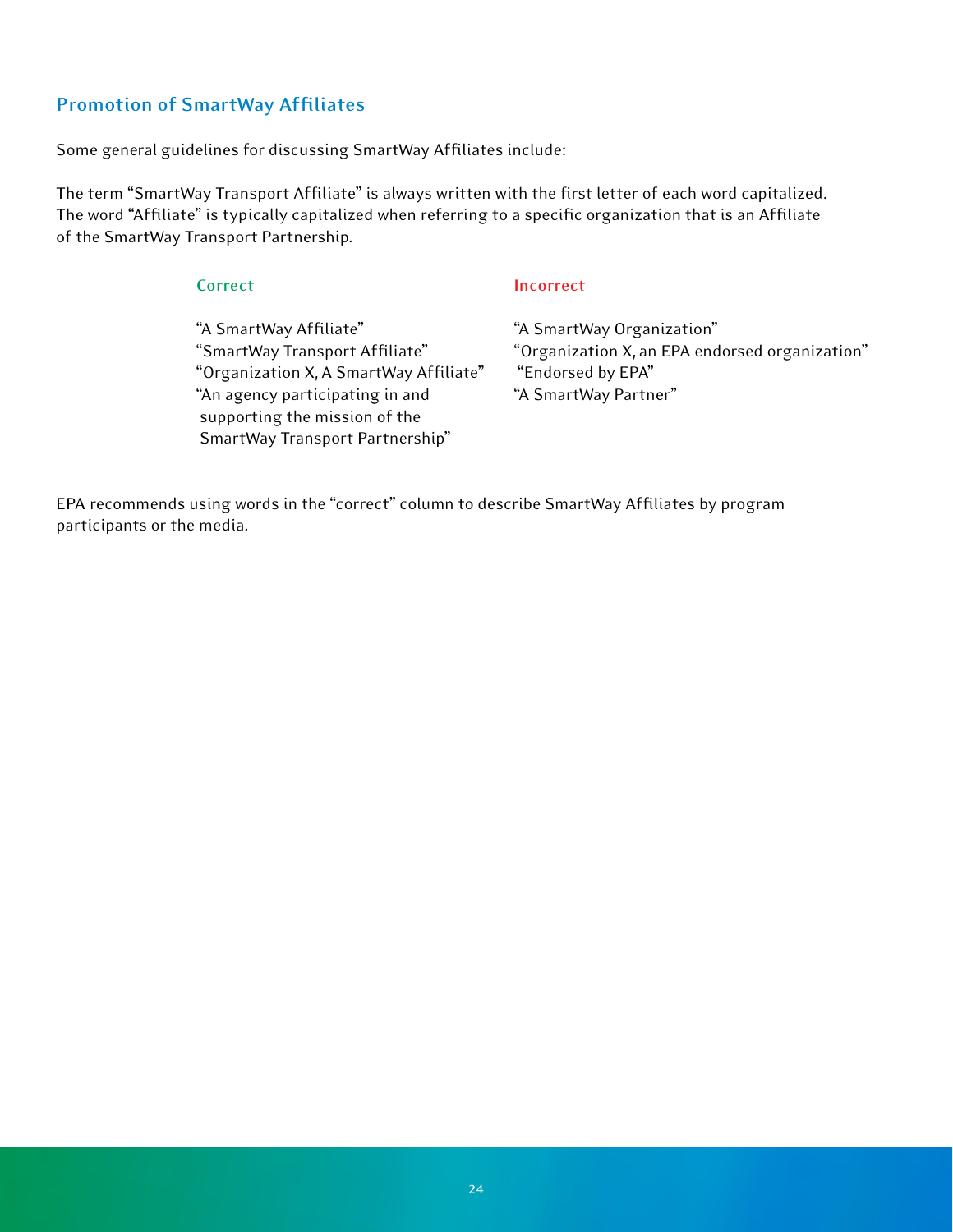### **Promotion of the SmartWay Partner Logo**

Partners and the media may also use the SmartWay Transport Partner logo for articles or other educational Partners and the media may also use the SmartWay Transport Partner logo for articles or other educational<br>purposes. However, this logo may only be used when referencing eligible SmartWay Partners. The SmartWay web site has a list of Partners that may be consulted for confirming eligible Partners: <u>https://www.epa.gov/</u> smartway/smartway-partner-list.

### **General Communication Guidelines for SmartWay Partners**

 Some general guidelines include:

The term "SmartWay Transport Partner" is always written with the first letter of each word capitalized. The word "Partner" is typically capitalized when referring to a specific company that is a Partner of the<br>SmartWay Transport Partnership. SmartWay Transport Partnership.

Partners are encouraged to describe and promote their achievements with the SmartWay Transport Partnership<br>and to identify the SmartWay Transport Partnership as an initiative of EPA. and to identify the SmartWay Transport Partnership as an initiative of EPA.

 The following communication guidelines will prevent misrepresentation and consumer confusion.

### **Correct Incorrect**

| "A SmartWay Partner"            | "A SmartWay Company"                   |
|---------------------------------|----------------------------------------|
| "SmartWay Transport Partner"    | "Company X, a company endorsed by EPA" |
| "Company X, A SmartWay Partner" | "Endorsed by EPA"                      |
| "A company participating in the | "A SmartWay Certified Partner"         |
| SmartWay Transport Partnership" | "A SmartWay Certified Company"         |
| "A SmartWay registered company" |                                        |

 EPA recommends using words in the "correct" column to describe SmartWay Partners by program participants or the media.

Partners are encouraged to issue press releases promoting their participation in the Partnership. EPA is happy review Partner press releases. This is not an official "approval" process, but is provided as technical assistance describing their Partner status and that general or historical references about SmartWay are correct. Partners are encouraged to issue press releases promoting their participation in the Partnership. EPA is happy<br>to review Partner press releases. This is not an official "approval" process, but is provided as technical assi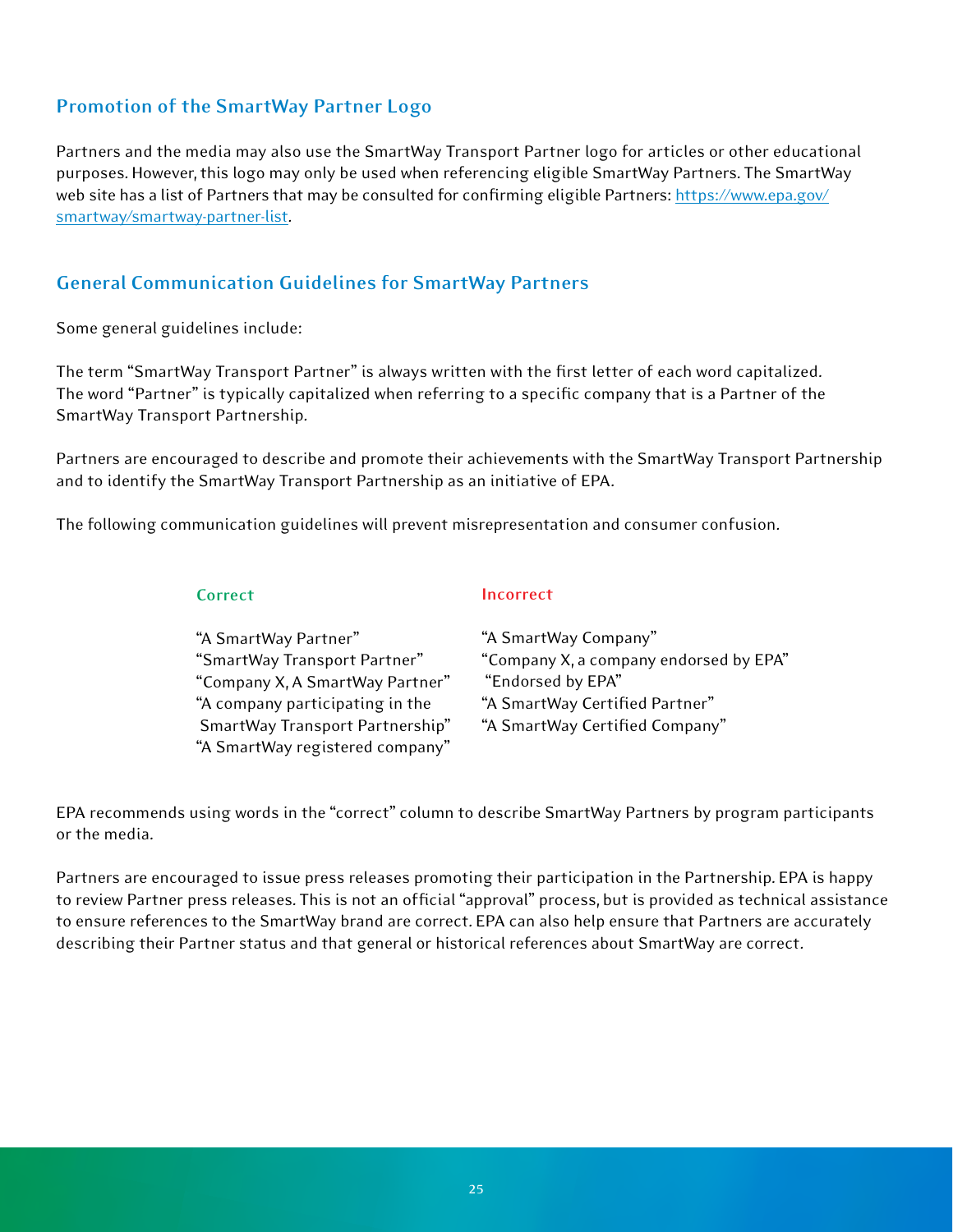### **Promotion of SmartWay Certifcation and Designated Logos**

The media and other interested parties may also use SmartWay Certification and Designated logos for articles, The media and other interested parties may also use SmartWay Certification and Designated logos for articles,<br>promotional or educational purposes. However, the Certification mark may only be used when referencing those passenger car models/versions that have met the criteria and are certified SmartWay. The Designated mark<br>may only be used when referencing those specific tractors and trailers that have met the criteria and are may only be used when referencing those specific tractors and trailers that have met the criteria and are certifed SmartWay.

 Some general guidelines include:

- $\bullet$  The symbol  $\mathcal{O}$ , identifying that the SmartWay Certification mark and the SmartWay Designated mark are The symbol ®, identifying that the SmartWay Certification mark and the SmartWay Designated mark are trademarked (capital R encircled), should be used the first time the word SmartWay appears in material and:
- The registered trademark symbol  $@$  should always be in superscript
- $\bullet$  There should be no space between the word "SmartWay" and the trademark symbol  $^\circledR$
- The symbol  $\circledast$  shall be repeated in a document or web site for each chapter title, and in the first sentence of usage in the text of each chapter or web page

### **anufacturers of Light-Duty Passenger Vehicles and Light Trucks**

 The U.S. EPA Certifed SmartWay mark may be used by manufacturers, companies, municipalities, and not-for-profts interested in promoting light-duty vehicles that meet the SmartWay criteria for air pollutant and greenhouse emissions per the SmartWay licensing agreement. It may be used in marketing and outreach materials as long as it refers only to those models/versions that have met the criteria and are certified SmartWay. It may also be used as a promotional label for qualifying light-duty vehicles. interested in promoting light-duty vehicles that meet the SmartWay criteria for air pollutant and greenhouse<br>gas emissions per the SmartWay licensing agreement. It may be used in marketing and outreach materials as long<br>as

### **Original Equipment Manufacturers**

 Original equipment manufacturers (OEM) of SmartWay qualifed tractors and trailers may also use the SmartWay Designated mark in point-of-sale advertising (for on-site locations and web sites) and promotional material advertising) per the SmartWay licensing agreement. The mark may only be used in association with eligible tractors and trailers. Designated mark in point-of-sale advertising (for on-site locations and web sites) and promotional material<br>(e.g., advertising) per the SmartWay licensing agreement. The mark may only be used in association with eligible<br>t

 Manufacturers of SmartWay Verifed Technologies may not apply either the U.S. EPA Certifed SmartWay nor U.S. EPA Designated SmartWay mark to their products, product packaging, on their sales web sites or in their<br>point-of-sale advertising.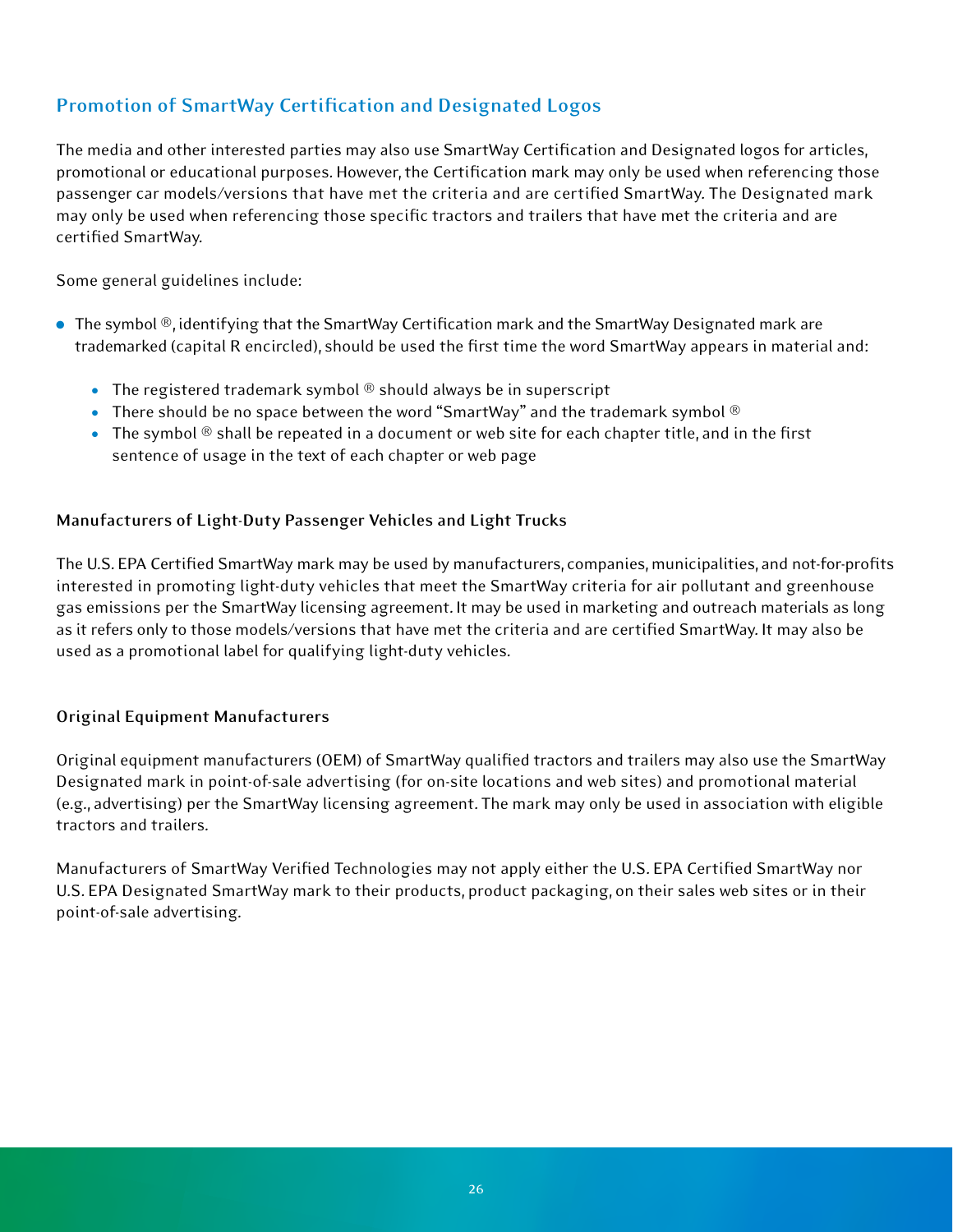### **Light-Duty Passenger Vehicles and Light Trucks**

 The following communication guidelines will prevent misrepresentation and consumer confusion.

| Correct                         | Incorrect  |
|---------------------------------|------------|
| "Earned"                        | "Endorse"  |
| "Qualified"                     | "Endorsed" |
| "Meets SmartWay specifications" | "Rated"    |
| "U.S. EPA Certified SmartWay"   | "Rating"   |
| "SmartWay certification mark"   |            |

EPA recommends using words in the "correct" column to describe vehicles, tractors and trailers that meet the<br>voluntary requirements for the SmartWay certification mark by the media or others. voluntary requirements for the SmartWay certification mark by the media or others.

### **Heavy-Duty Tractors and Trailers**

Partners, the media and other interested parties may also use the SmartWay Tractor and Trailer logos for articles<br>or other educational purposes. However, the mark may only be used when referencing SmartWay Partners that<br>ma or other educational purposes. However, the mark may only be used when referencing SmartWay Partners that maintain qualifying SmartWay Tractors and SmartWay Trailers as part of their truck fleet.

 The following communication guidelines will prevent misrepresentation and consumer confusion.

| Correct                         | Incorrect  |
|---------------------------------|------------|
| "Earned"                        | "Endorse"  |
| "Qualified"                     | "Endorsed" |
| "Meets SmartWay specifications" | "Rated"    |
| "U.S. EPA Designated SmartWay"  | "Rating"   |
| "SmartWay Designated mark"      |            |

EPA recommends using words in the "correct" column to describe SmartWay tractors and SmartWay trailers by<br>Partners or the media. Partners or the media.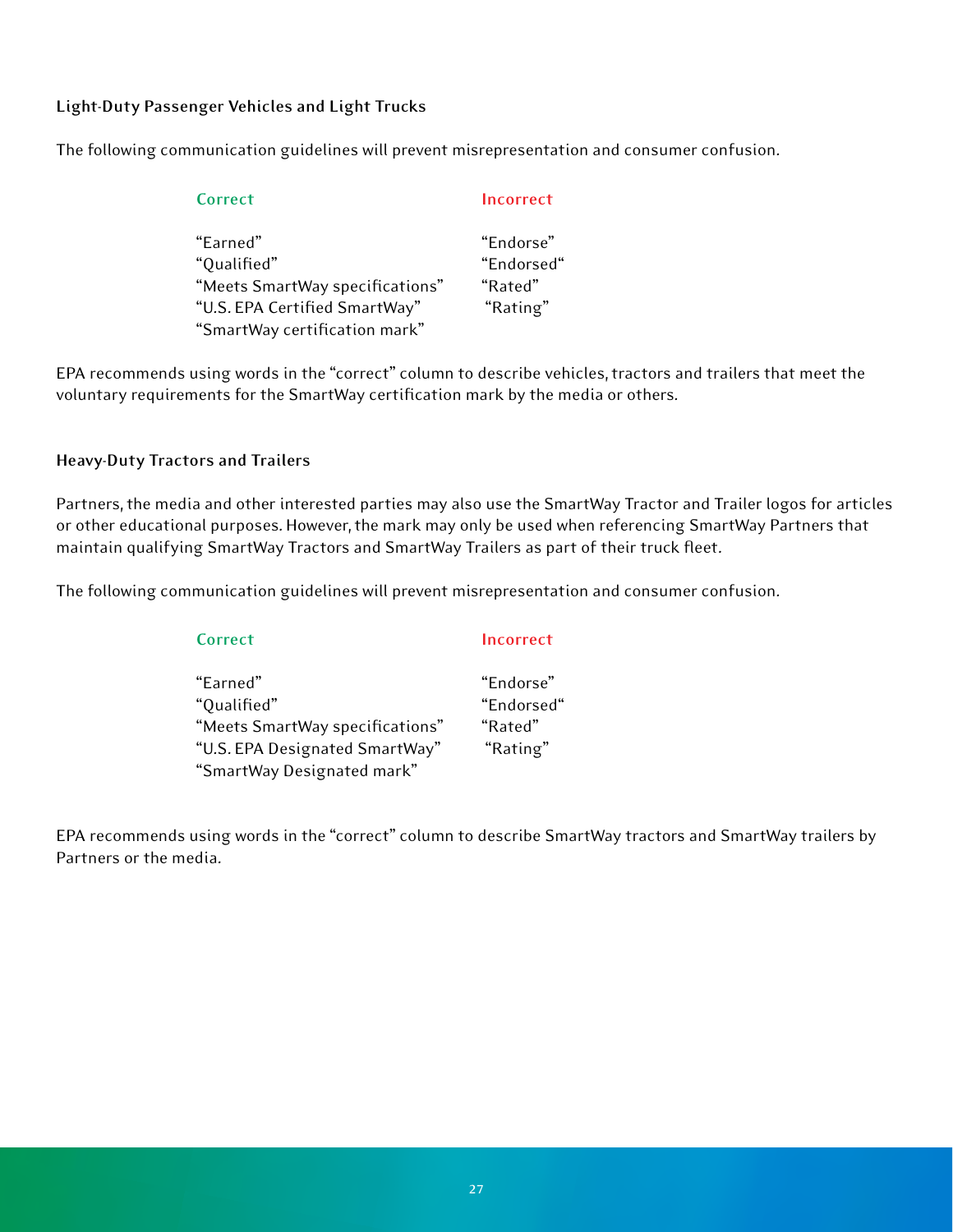## <span id="page-27-0"></span>**Written Communication Guidelines**

### **Typography for All SmartWay Marks/Logos**

Typography is an integral part of a brand and should be consistently used to reinforce the identity of SmartWay®. Eidetic Modern is the primary family of fonts that should be used.

### **Headlines and Subheads**

 Eidetic Modern Regular ABCDEFGHIJKLMNOPQRSTUVWXYZ abcdefghijklmnopqrstuvwxyz

 Eidetic Modern Regular Italic *ABCDEFGHIJKLMNOPQRSTUVW YZ abcdefghijklmnopqrstuvwxyz* 

**Body Text** 

 Eidetic Modern Bold **ABCDEFGHIJKL NOPQRSTUVWXYZ abcdefghijklmnopqrstuvwxyz** 

 Eidetic Modern Bold Italic *ABCDEFGHIJKLMNOPQRSTUVW YZ abcdefghijklmnopqrstuvwxyz* 

 Arial should be used as an alternative when Eidetic Modern is unavailable.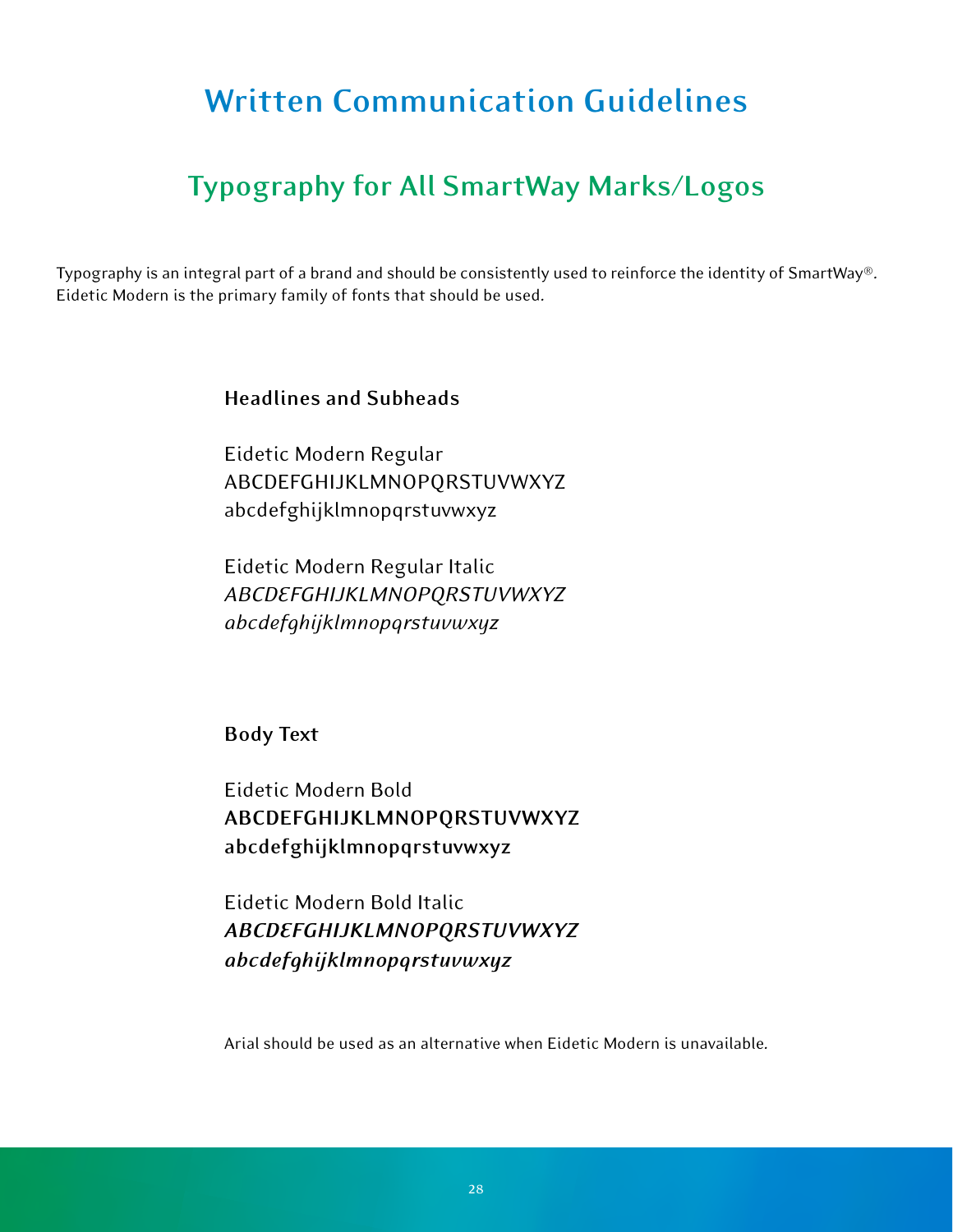## <span id="page-28-0"></span>**Common Communication Guidelines**

### **Collateral Use**

For all printed materials, including use in newspaper and magazine advertisements, the SmartWay® mark may be in a horizontal position and enlarged to an appropriate size for the piece. This decision is purely a design and layout judgment. Guidelines for the minimum allowable size must always be followed. For all printed materials, including use in newspaper and magazine advertisements, the SmartWay® mark may be<br>placed in a horizontal position and enlarged to an appropriate size for the piece. This decision is purely a desi

For approval or more information, contact EPA at **[smartway\\_transport@epa.gov](mailto:smartway_transport@epa.gov).** 

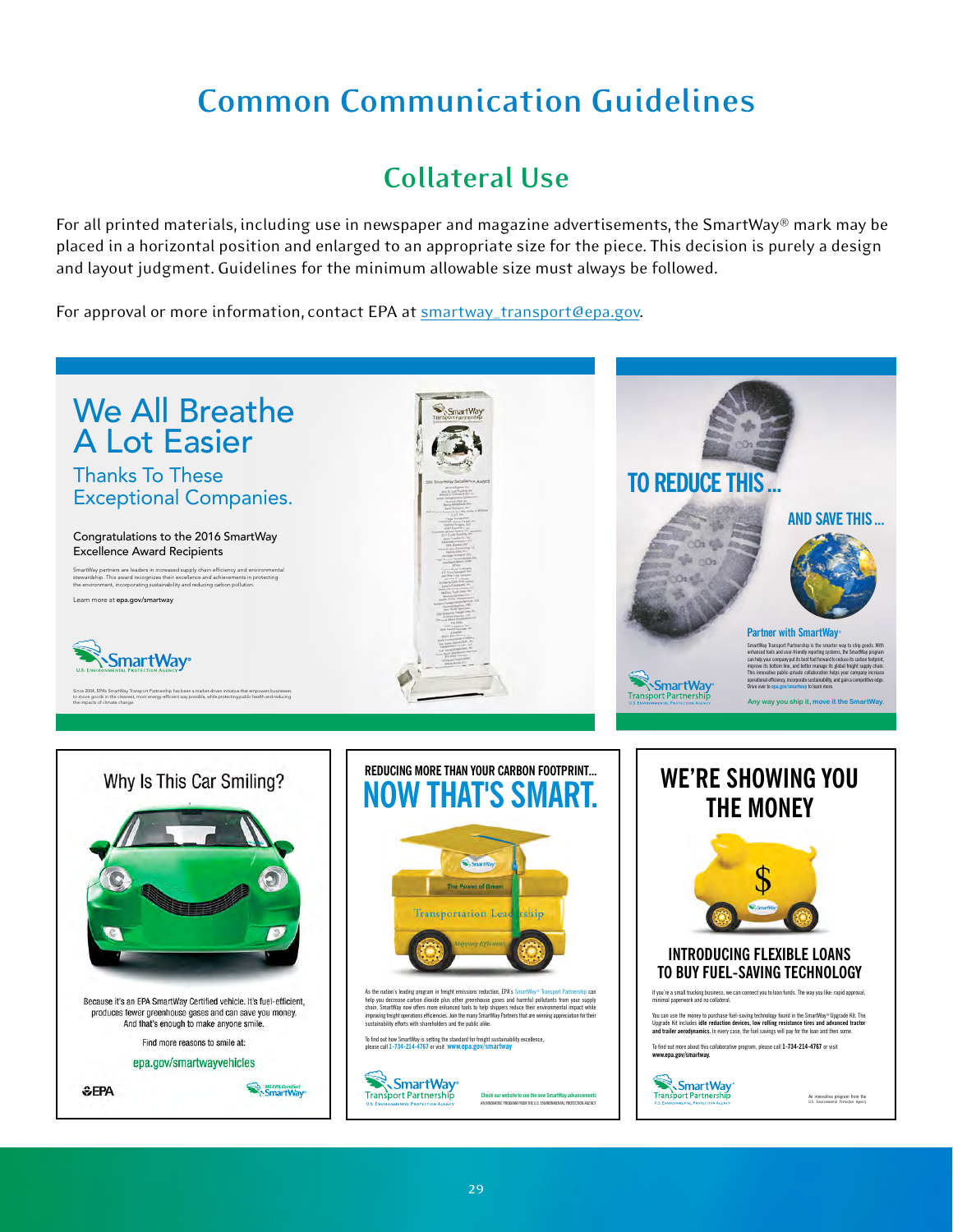## <span id="page-29-0"></span>**Common Communication Guidelines**

### **Broadcast and Web Use**

 Whether for use in a television program, public service announcement, or any broadcast purpose, the mark must be used in the manner shown here.

SmartWay® logo usage in television, film, or on the web must follow all standards detailed in the guidelines as appropriate.



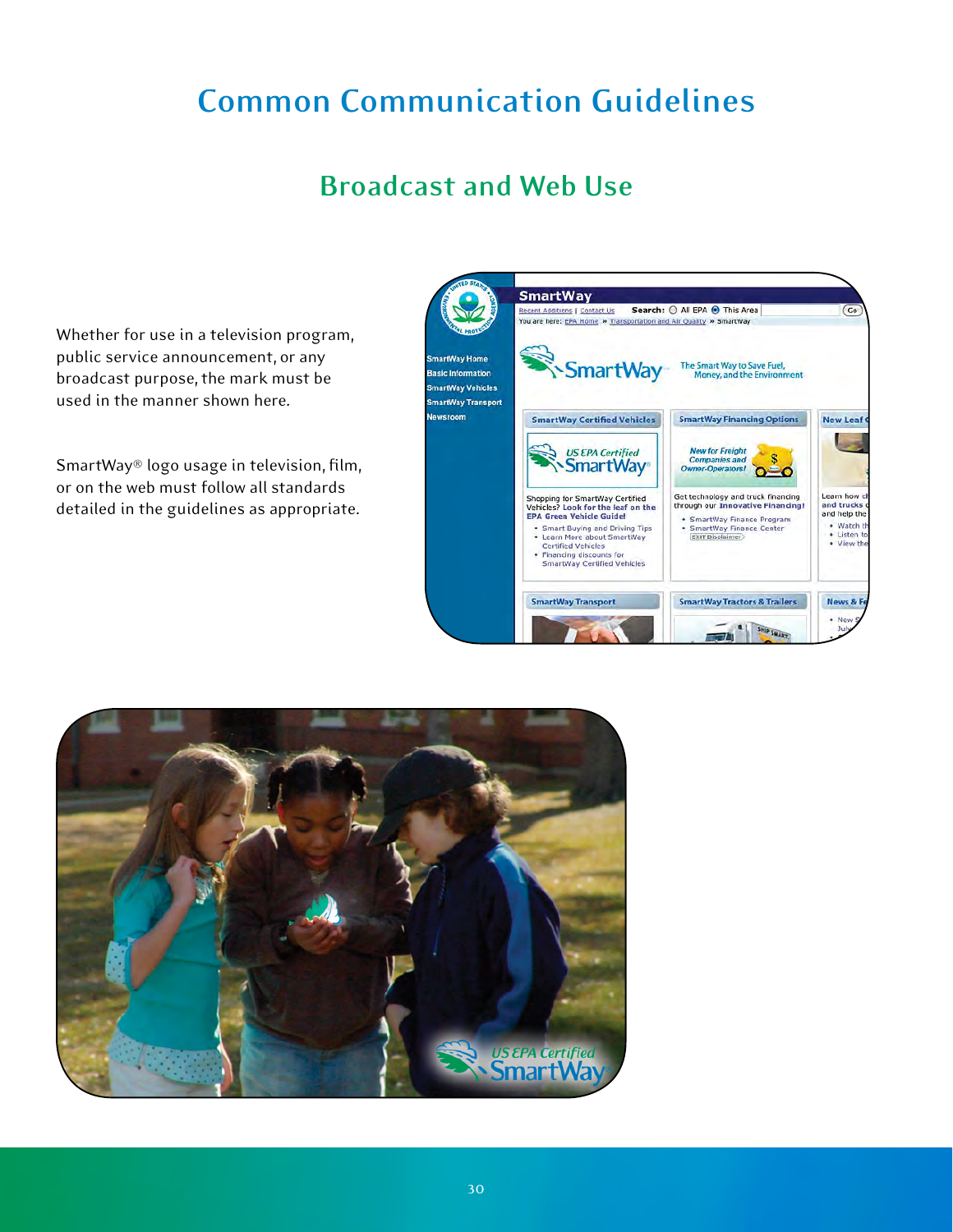## <span id="page-30-0"></span>**Common Communication Guidelines**

### **Promotional Items and Apparel**

The SmartWay® logo is approved to be applied to the promotional items shown here. The preferred background these items is white or a light color. Colors that vary from these may not support the integrity of the program The SmartWay® logo is approved to be applied to the promotional items shown here. The preferred background<br>for these items is white or a light color. Colors that vary from these may not support the integrity of the program

 The samples shown here may be used as a guide for how to use the SmartWay marks<br>on promotional items and apparel. on promotional items and apparel.

 Promotional items and apparel that display the SmartWay marks may not be distributed<br>for profit or sold for profit. for profit or sold for profit.

Guidelines for the minimum allowable size must always be followed. The marks may be Guidelines for the minimum allowable size must always be followed. The marks may be produced on other items but must remain within quality and usage standards detailed<br>in this guideline manual. in this guideline manual.



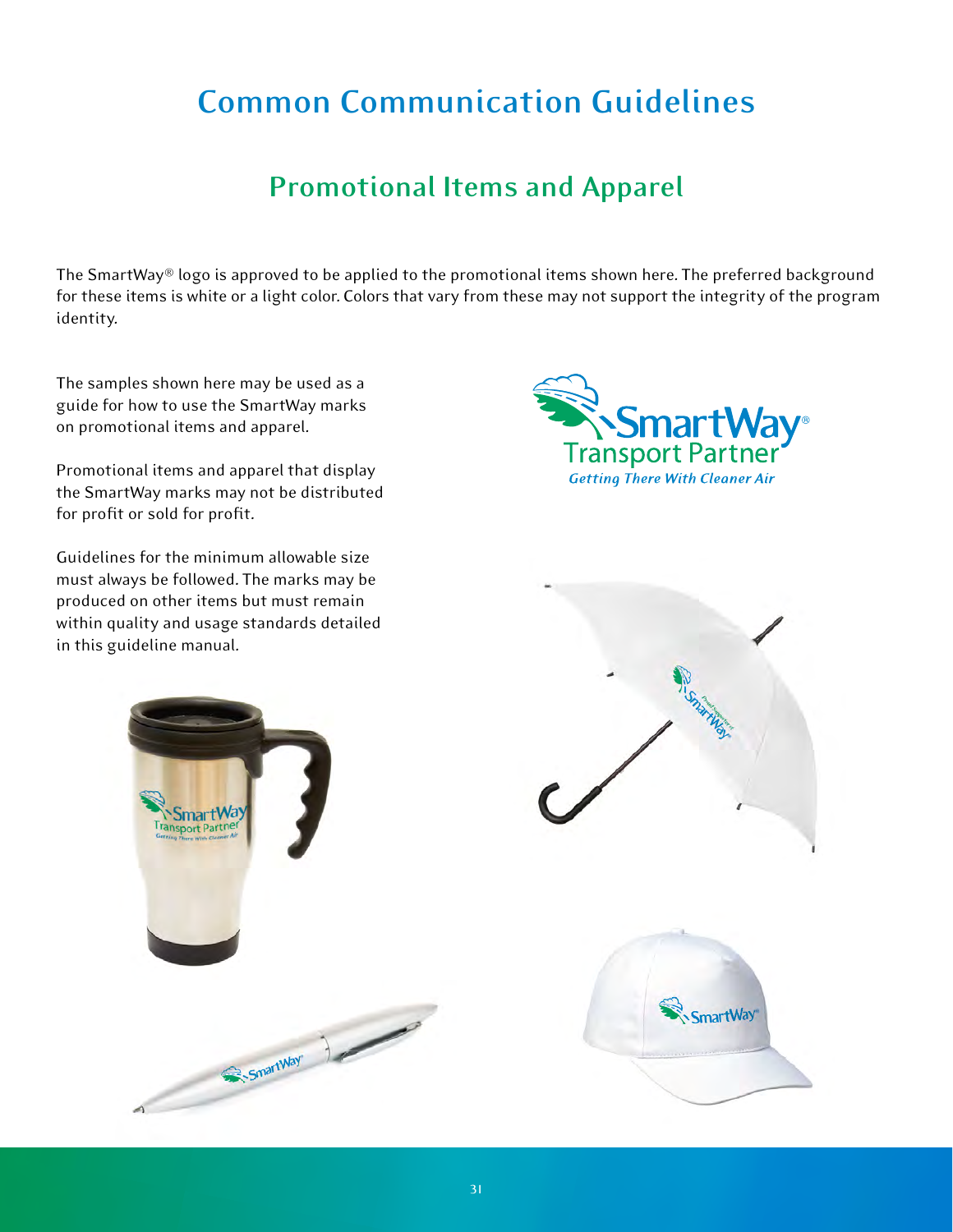<span id="page-31-0"></span>

### **Mark Signature Page Partners, Affliates and Supporters**

OMB No: 2060-0663, Expiration Date: 04/30/2021

| SmartWay® symbolizes environmentally cleaner and more efficient transportation that reduces greenhouse gases and |
|------------------------------------------------------------------------------------------------------------------|
| improves air quality.                                                                                            |

| By signing this agreement, |                              | signifies that it has read and will comply with |
|----------------------------|------------------------------|-------------------------------------------------|
|                            | COMPANY OR ORGANIZATION NAME |                                                 |

 the SmartWay® Graphic Standard and Usage Guide.

| As a SmartWay Transport Partner,                                                                                                                  | As a SmartWay Affiliate or promoter of SmartWay,                                                                                   |                                                                   |
|---------------------------------------------------------------------------------------------------------------------------------------------------|------------------------------------------------------------------------------------------------------------------------------------|-------------------------------------------------------------------|
| you further certify that your organization<br>meets or exceeds the logo use eligibility<br>requirements of the Partner category<br>checked below: | you further certify that your organization will only use the<br>SmartWay Partnership logo for promotional or educational use:      |                                                                   |
| $\Box$ Shipper<br>$\Box$ Carrier<br>$\Box$ Shipper/Carrier (Private fleet)<br>Logistics Company                                                   | Trade Association<br>Environmental Organization<br>Leasing Company<br>$\Box$ Media                                                 | Trucking Association<br>Academic Institution<br>SmartWay Dealer   |
|                                                                                                                                                   | Or you further certify that your organization will only use the<br>SmartWay certification logo for promotional or educational use: |                                                                   |
|                                                                                                                                                   | Bank or Credit Union<br>□ Online Vehicle Sales<br>$\Box$ Car Rental Leasing                                                        | $\Box$ Media<br>Municipal or State Government                     |
| Briefly state how your                                                                                                                            |                                                                                                                                    |                                                                   |
|                                                                                                                                                   |                                                                                                                                    |                                                                   |
| <b>Authorized Official:</b>                                                                                                                       |                                                                                                                                    |                                                                   |
|                                                                                                                                                   |                                                                                                                                    |                                                                   |
| of the U.S. EPA SmartWay® Graphic Standards and Usage Guide for use of the applicable SmartWay Transport Logo(s).                                 |                                                                                                                                    |                                                                   |
|                                                                                                                                                   |                                                                                                                                    |                                                                   |
|                                                                                                                                                   |                                                                                                                                    |                                                                   |
| Key Partner/Organization Contact for SmartWay: (may be different from above individual)                                                           |                                                                                                                                    |                                                                   |
|                                                                                                                                                   |                                                                                                                                    |                                                                   |
|                                                                                                                                                   |                                                                                                                                    |                                                                   |
| Address: Address: Address: Address: Address: Address: Address: Address: Address: Address: Address: A                                              |                                                                                                                                    |                                                                   |
| <u> 1980 - Johann Barbara, martxa alemaniar a</u><br>City:                                                                                        |                                                                                                                                    | $Zip: \_\_\_\_\_\_\_\_\_\_\_\_\_\_\_\_\_\_\_\_\_\_\_\_\_\_\_\_\_$ |

Phone:

Fax:

 E-mail: